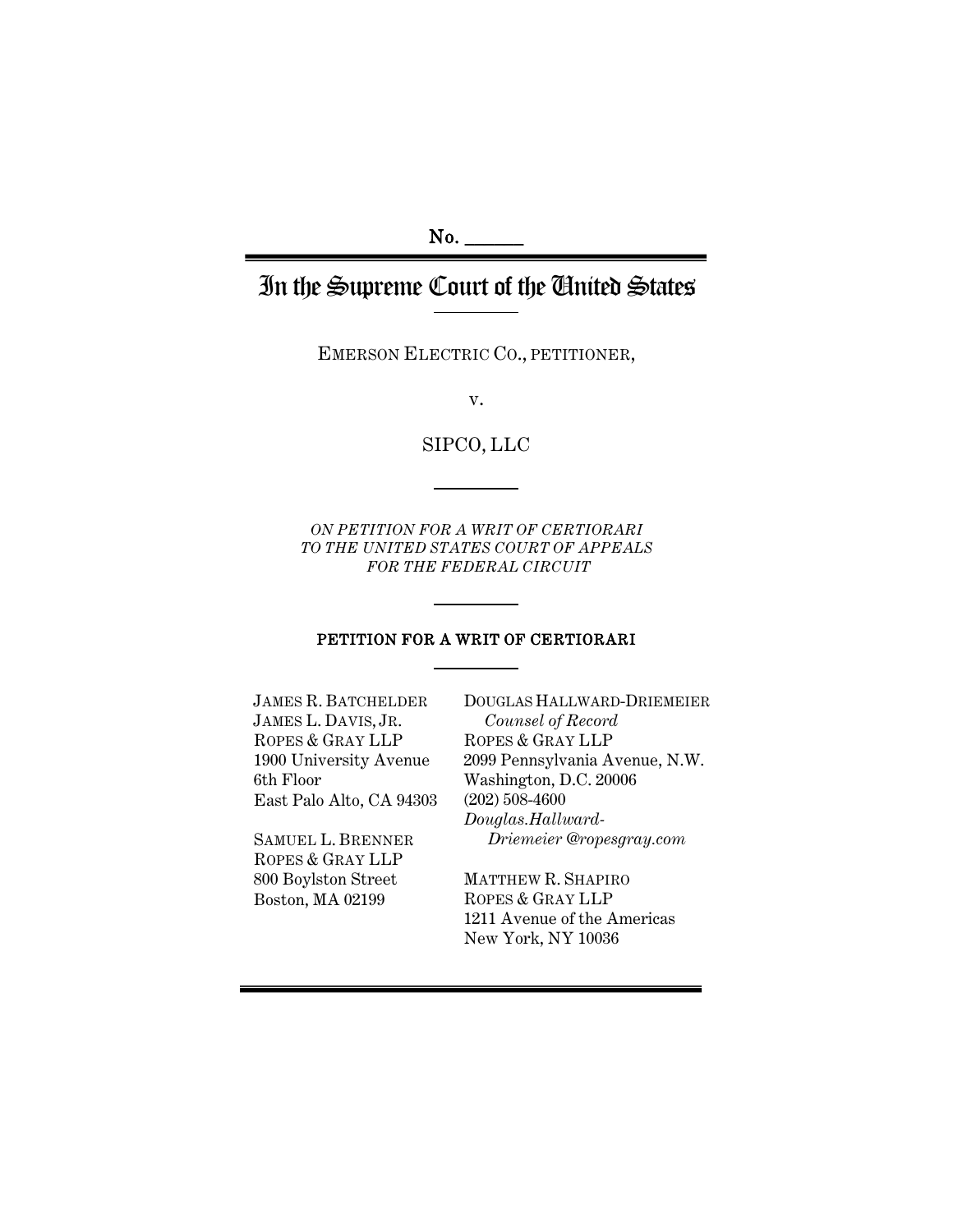#### QUESTION PRESENTED

In the America Invents Act, Congress authorized the Patent Trial and Appeal Board to review whether certain patents, called Covered Business Method (CBM) patents, were improperly issued. To institute CBM review, the Director of the Patent and Trademark Office must first determine that the challenged patent qualifies as a CBM, using a threshold statutory test that approximates the ultimate merits. Congress specified that "[t]he determination by the Director whether to institute \* \* \* review under this section shall be final and nonappealable." 35 U.S.C. 324(e). Below, the Board (on behalf of the Director) instituted review, and the Board determined, after a full trial, that the challenged claims were unpatentable under both 35 U.S.C. 101, for claiming an abstract idea, and under 35 U.S.C. 103, as obvious over the prior art. Notwithstanding the statutory bar on reviewing the institution decision, on appeal, the Federal Circuit ignored the Board's final merits rulings and instead reviewed the threshold determination that the challenged patent qualified as a CBM. The court of appeals remanded to the Board to articulate more clearly how the threshold standard for institution differs from the ultimate merits standard.

The question presented is:

Whether 35 U.S.C. 324(e) permits review on appeal of the Director's threshold determination, as part of the decision to institute CBM review, that the challenged patent qualifies as a CBM patent.

This question is closely related to that presented in *Thryv, Inc.* v. *Click-to-Call Technologies, LP*, No. 18- 916 (argued Dec. 9, 2019), which may warrant holding the Petition pending the Court's ruling in *Thryv*.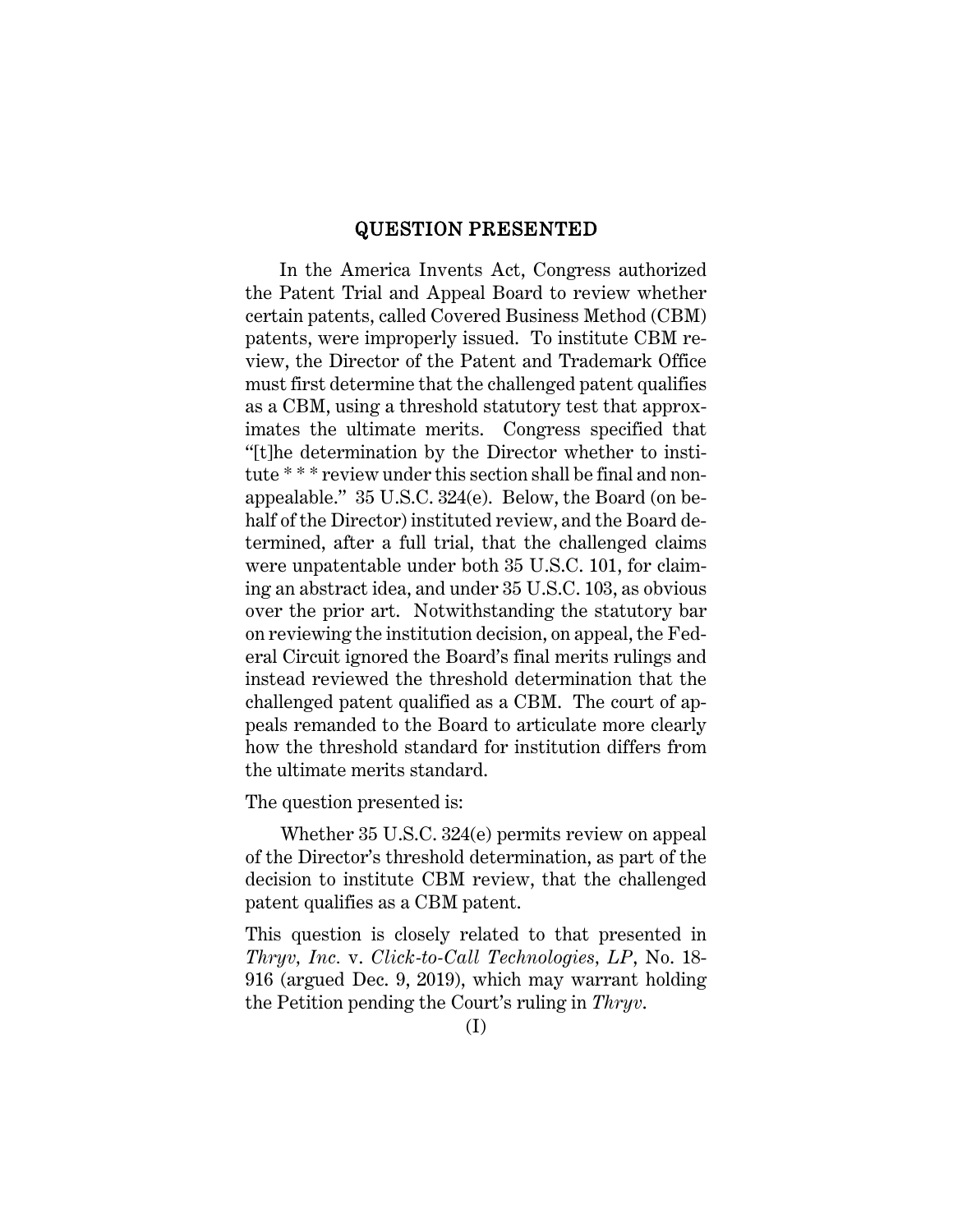# PARTIES TO THE PROCEEDINGS BELOW AND RULE 29.6 STATEMENT

The following list provides the names of all parties to the proceedings below:

Petitioner Emerson Electric Co. was the appellee in the court of appeals and the petitioner before the PTAB. Emerson Electric Co. has no parent corporation and no publicly held company owns 10% or more of its stock.

Respondent SIPCO, LLC was the appellant in the court of appeals and the patent owner before the PTAB.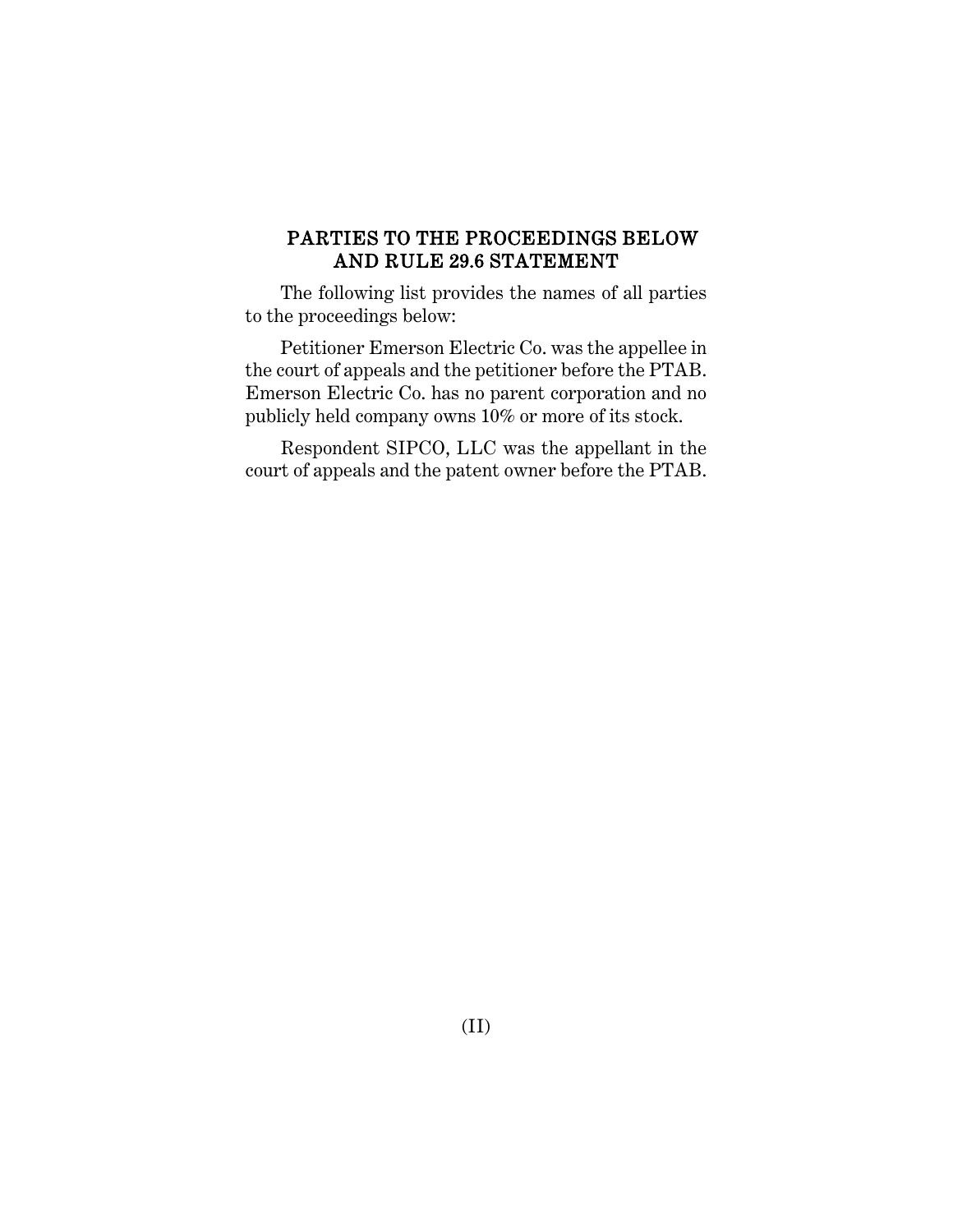# TABLE OF CONTENTS

| A. Statutory and regulatory framework4                                                                                                                        |
|---------------------------------------------------------------------------------------------------------------------------------------------------------------|
|                                                                                                                                                               |
|                                                                                                                                                               |
|                                                                                                                                                               |
| The Federal Circuit's decision is contrary to the<br>I.<br>express statutory bar, confirmed by this Court,<br>on review of the PTAB's preliminary decision to |
| The Petition presents a similar issue as<br>А.                                                                                                                |
| The threshold "unobvious" inquiry for CBM<br>Β.<br>jurisdiction is subsumed by the Board's<br>obviousness merits determination 12                             |
| C.<br>The Federal Circuit may not review<br>institution determinations that are<br>subsumed by merits determinations14                                        |
| The Federal Circuit's decision contravenes<br>D.<br>Congressional intent and will cause                                                                       |
| II. If the Court vacates the decision in Thryv,<br>it should do the same here, or otherwise grant<br>this Petition and hear it on the merits 19               |
| (III)                                                                                                                                                         |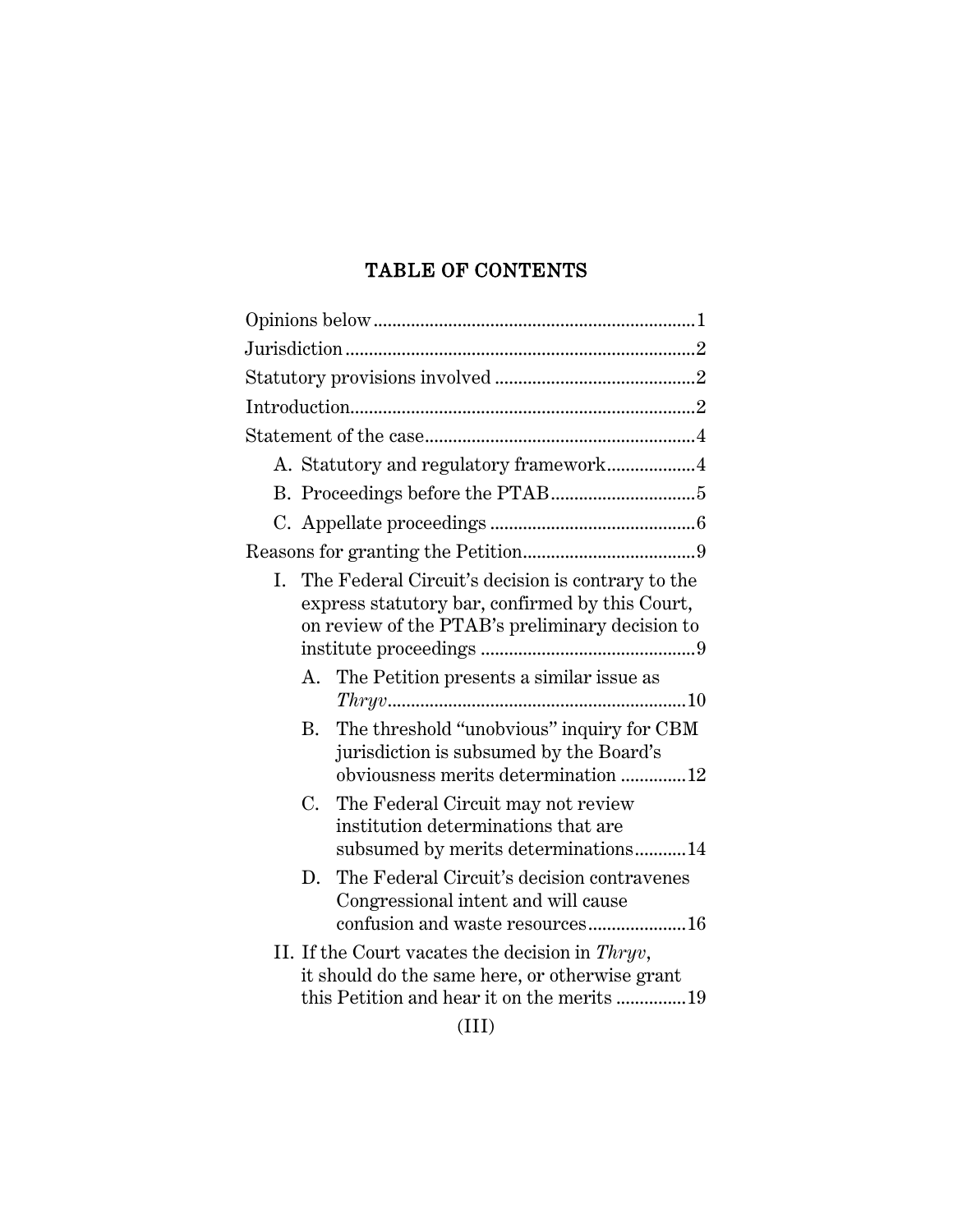| Tanic of Coments.<br>∪viiùiiucu.                                                                                                          |  |
|-------------------------------------------------------------------------------------------------------------------------------------------|--|
| 20                                                                                                                                        |  |
| Appendix $A$ — Court of appeals majority opinion<br>(September 25, 2019) 1a                                                               |  |
| Appendix $B$ — Court of appeals concurring-in-part and<br>dissenting-in-part opinion<br>(September 25, 2019)  26a                         |  |
| Appendix C — Patent Trial and Appeal Board final<br>written decision<br>(January 16, 2018) 38a                                            |  |
| Appendix D — Patent Trial and Appeal Board institut-<br>ing decision (January 23, 2017) $115a$                                            |  |
| Appendix $E$ — Order of court of appeals denying<br>rehearing (December 3, 2019)164a                                                      |  |
| Appendix $F -$ Statutory provision:<br>Section 18 of the Leahy-Smith<br>America Invents Act, Pub. L.<br>112-29, 125 Stat. 284 (2011) 166a |  |
| Appendix G — Statutory provision:                                                                                                         |  |
| Appendix H — Statutory provision:                                                                                                         |  |
| Appendix I — Statutory provision:                                                                                                         |  |
| Appendix J—Statutory provision:                                                                                                           |  |
| Appendix $K$ — Statutory provision:                                                                                                       |  |
| Appendix L — Statutory provision:<br>$37$ C.F.R. $43.304 \ldots \ldots \ldots \ldots \ldots \ldots \ldots \ldots \ldots \ldots 177$ a     |  |

Table of Contents—Continued: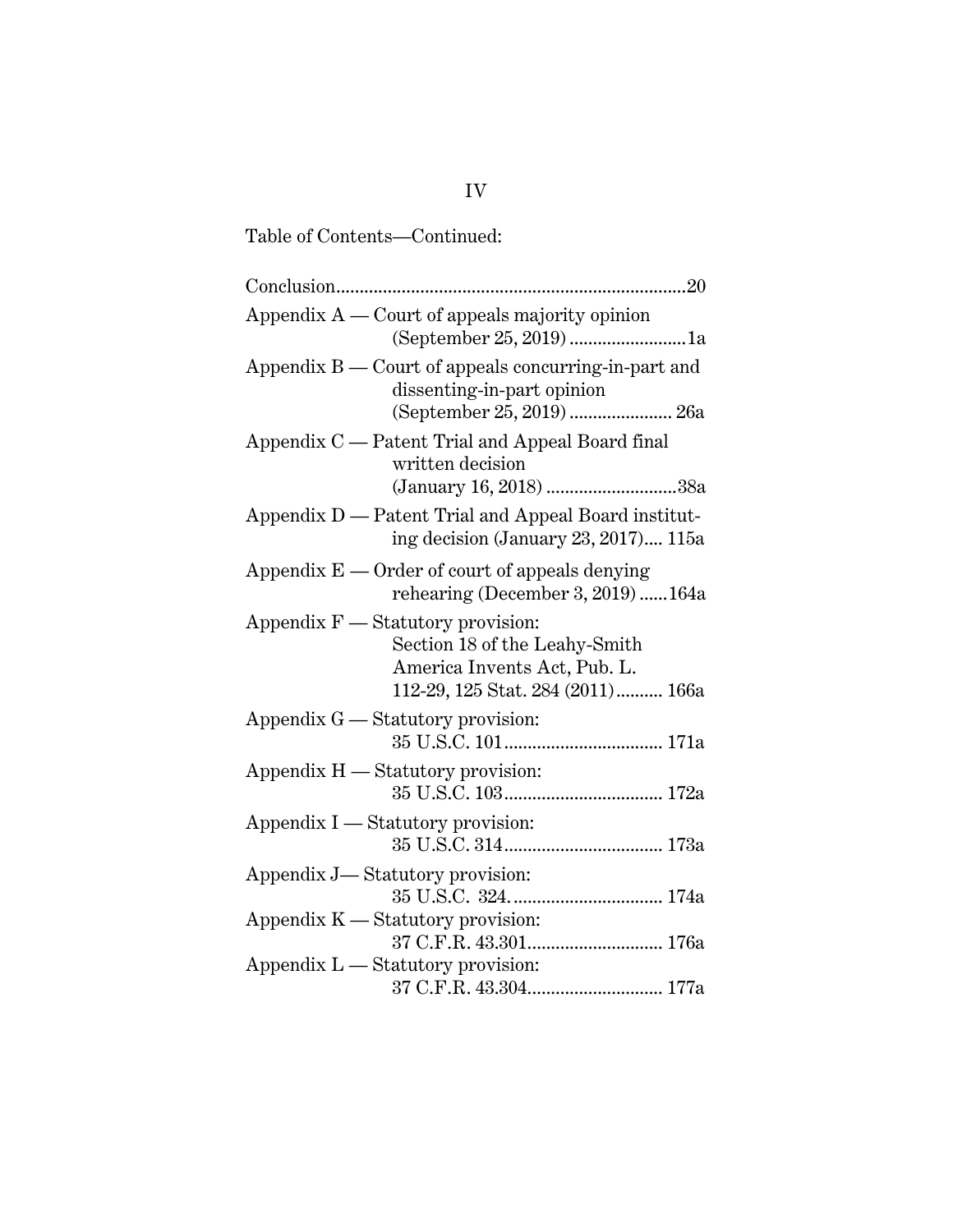# TABLE OF AUTHORITIES

Page(s)

# Cases:

| Cuozzo Speed Technologies, LLC v. Lee, 136 S.      |
|----------------------------------------------------|
|                                                    |
| Kaley v. United States, 571 U.S. 320 (2014)  15    |
| Morrison v. Nat'l Australia Bank Ltd., 561         |
|                                                    |
| Ortiz v. Jordan, 562 U.S. 180 (2011) 3, 14, 15, 16 |
| Steel Co. v. Citizens for a Better Env't, 523 U.S. |
|                                                    |
| Switzerland Cheese Ass'n v. E. Horne's Market,     |
|                                                    |
| Thryv, Inc. v. Click-to-Call Technologies, LP,     |
|                                                    |
| Wi-Fi One, LLC v. Broadcom Corp., 878 F.3d         |
|                                                    |

Statutes and regulations:

| Leahy-Smith America Invents Act,             |  |
|----------------------------------------------|--|
| Pub. L. 112-29, 125 Stat. 284 (2011)  passim |  |
|                                              |  |
|                                              |  |
|                                              |  |
|                                              |  |
|                                              |  |
|                                              |  |
|                                              |  |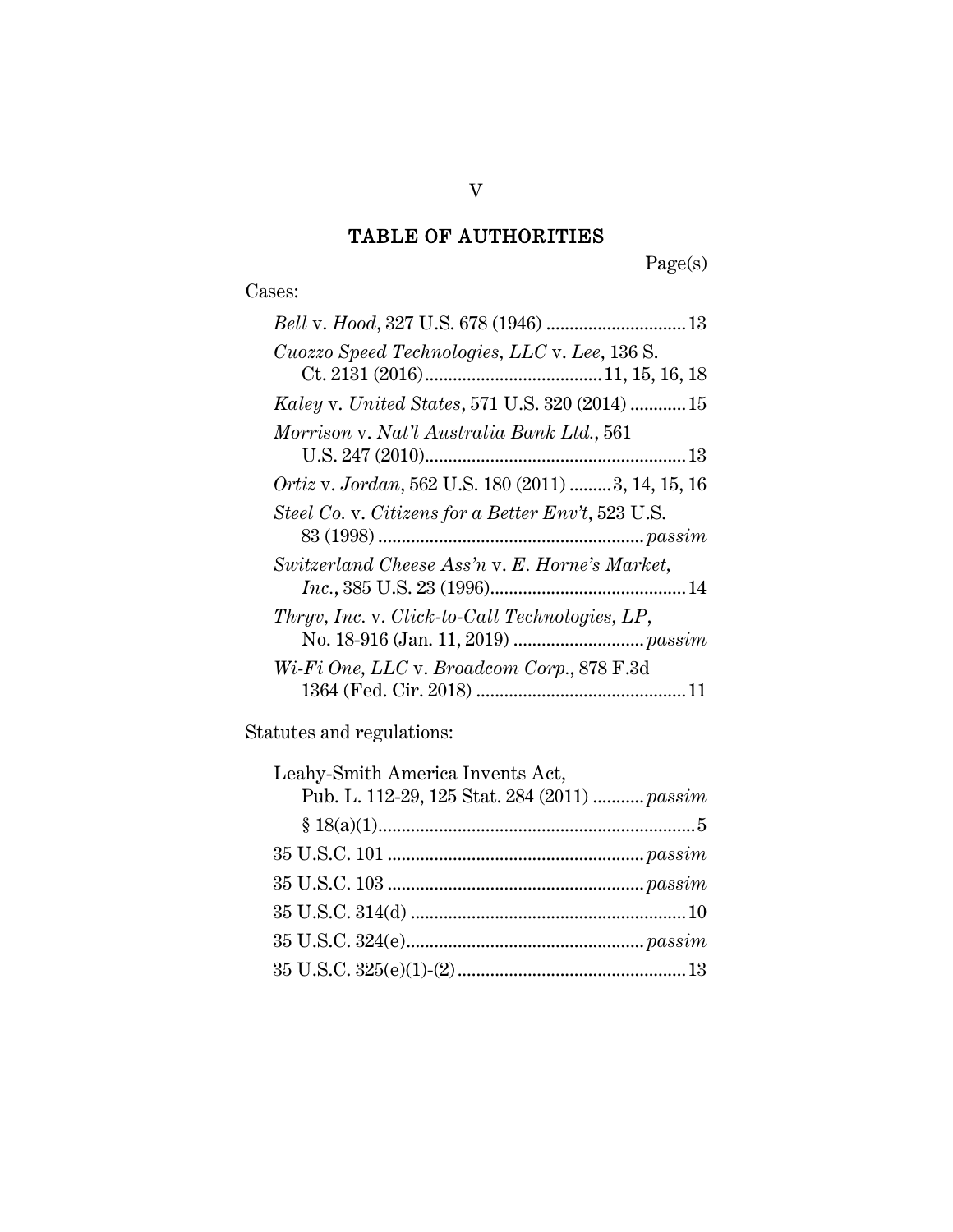| Page(s) | Statutes and regulations—Continued: |
|---------|-------------------------------------|
|         |                                     |
|         |                                     |
|         |                                     |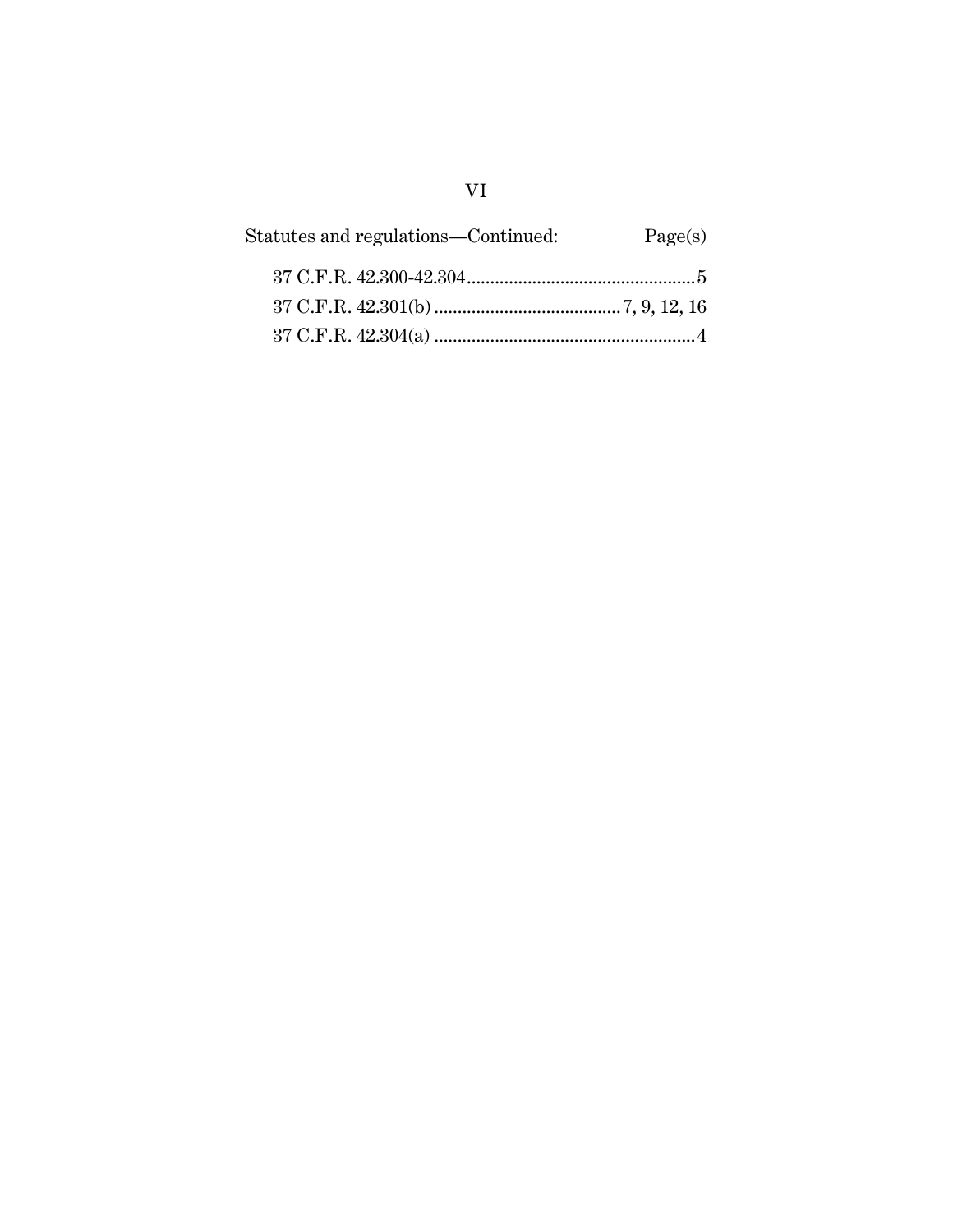# In the Supreme Court of the United States

No.

EMERSON ELECTRIC CO., PETITIONER,

v.

SIPCO, LLC

*ON PETITION FOR A WRIT OF CERTIORARI TO THE UNITED STATES COURT OF APPEALS FOR THE FEDERAL CIRCUIT*

# PETITION FOR A WRIT OF CERTIORARI

Petitioner Emerson Electric Co. respectfully petitions for a writ of certiorari to review the judgment of the United States Court of Appeals for the Federal Circuit.

## OPINIONS BELOW

<span id="page-7-0"></span>The opinion of the court of appeals (App., *infra*, 1a-37a) is reported at 939 F.3d 1301, the court's order denying panel rehearing and rehearing en banc (App., *infra*, 164a-165a) is unreported. The Patent Trial and Appeal Board's final written decision (App., *infra*, 38a-114a) and its decision instituting CBM patent review (App., *infra*, 115a-163a) are unreported.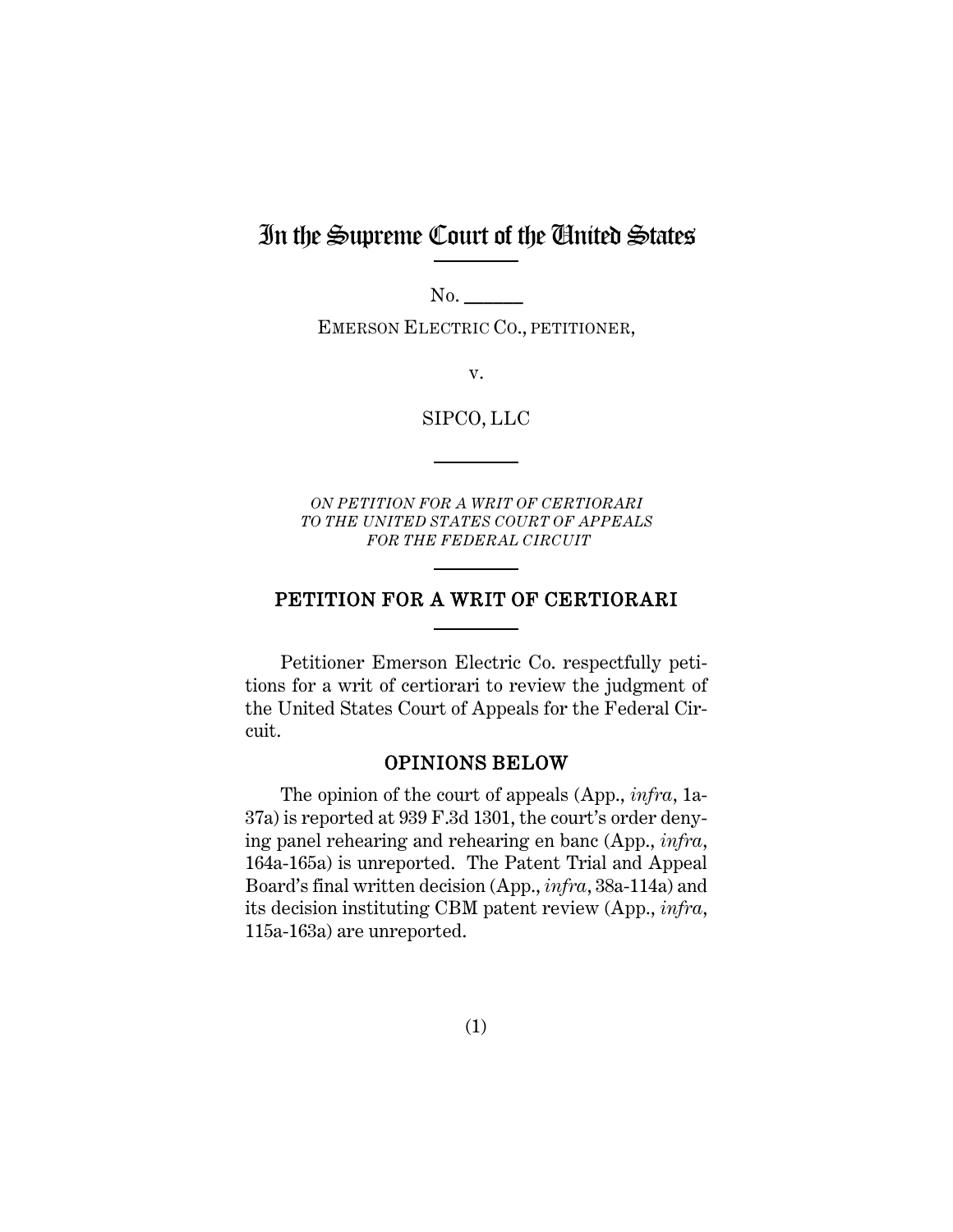#### JURISDICTION

<span id="page-8-0"></span>The judgment of the court of appeals was entered on September 25, 2019. App., *infra*, 1a. The court of appeals' order denying a timely petition for rehearing en banc was entered on December 3, 2019. App., *infra*, 164a. This Court has jurisdiction under 28 U.S.C. 1254(1).

#### STATUTORY PROVISIONS INVOLVED

<span id="page-8-1"></span>Section 18 of the Leahy-Smith America Invents Act (AIA), Pub. L. 112-29, 125 Stat. 284 (2011); 35 U.S.C. 101, 103, 314 and 324; and 37 C.F.R. 42.301, 42.304 are reproduced in full in an appendix hereto. App., *infra*, 117a-129a.

#### INTRODUCTION

<span id="page-8-3"></span><span id="page-8-2"></span>On June 24, 2019, this Court granted a writ of certiorari in *Thryv, Inc.* v. *Click-to-Call Technologies, LP* to consider "[w]hether 35 U.S.C. § 314(d) permits appeal of the PTAB's decision to institute an inter partes review upon finding that § 315(b)'s time bar did not apply." Pet. at i, *Thryv, Inc.* v. *Click-to-Call Technologies, LP*, No. 18-916 (Jan. 11, 2019). This Petition presents a closely related question: whether the parallel statutory prohibition on appeal of institution decisions in 35 U.S.C. 324(e) permits appeal of the PTAB's decision to institute a CBM review upon finding that the challenged patent qualifies as a CBM patent.

At minimum, the Court should hold this Petition pending the outcome of *Thryv*. If the Court vacates any portion of the Federal Circuit's decision in *Thryv*, the Court should grant this Petition, vacate, and remand to the Federal Circuit to reconsider in light of the Court's analysis in *Thryv*.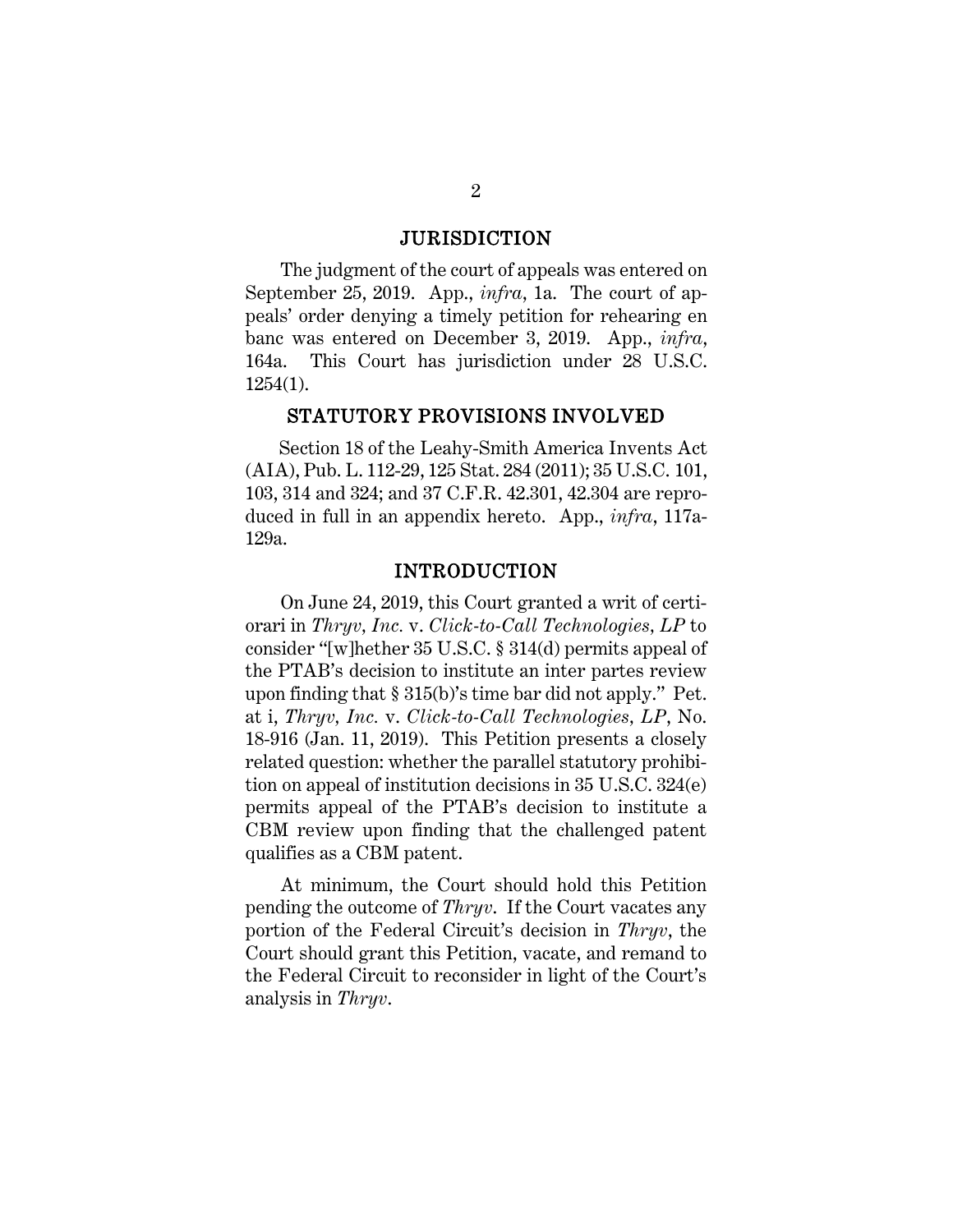Indeed, this case presents, if anything, an even stronger argument than *Thryv* for applying the statutory bar on appellate review of institution decisions. Here, the threshold determination at institution is a close variant of and subsumed by the ultimate merits determinations that the Board made following trial under Sections 101 and 103, based on a full trial record. This Court has made clear in analogous contexts that the court of appeals should review the ultimate merits, based on the complete record (such as a jury's trial verdict), rather than an earlier procedural ruling applying some variation of the merits question (such as summary judgment). See *Ortiz* v. *Jordan*, 562 U.S. 180, 183-184 (2011). Congress adopted that same approach in the AIA, when it expressly provided in Section 324(e) that the decision to institute would not be reviewable on appeal.

<span id="page-9-0"></span>The Board, after a full hearing, held that the challenged patent claims are not patentable and should not have been issued; that is the ruling the court of appeals should have reviewed. But, rather than review that ultimate conclusion, the court of appeals reviewed, and remanded for further proceedings on, a threshold question that is very like, but not identical to, the merits. Ironically, the court of appeals reviewed that institution decision on the basis of arguments that respondent had not made during the institution phase. The court of appeals gave the Board no guidance regarding the standard it is to apply on remand, or even what evidence and arguments presented only during the trial phase must be considered by the Board in revisiting its preliminary merits ruling.

Remand is not only a waste of resources, it also raises the prospect that erroneously issued patent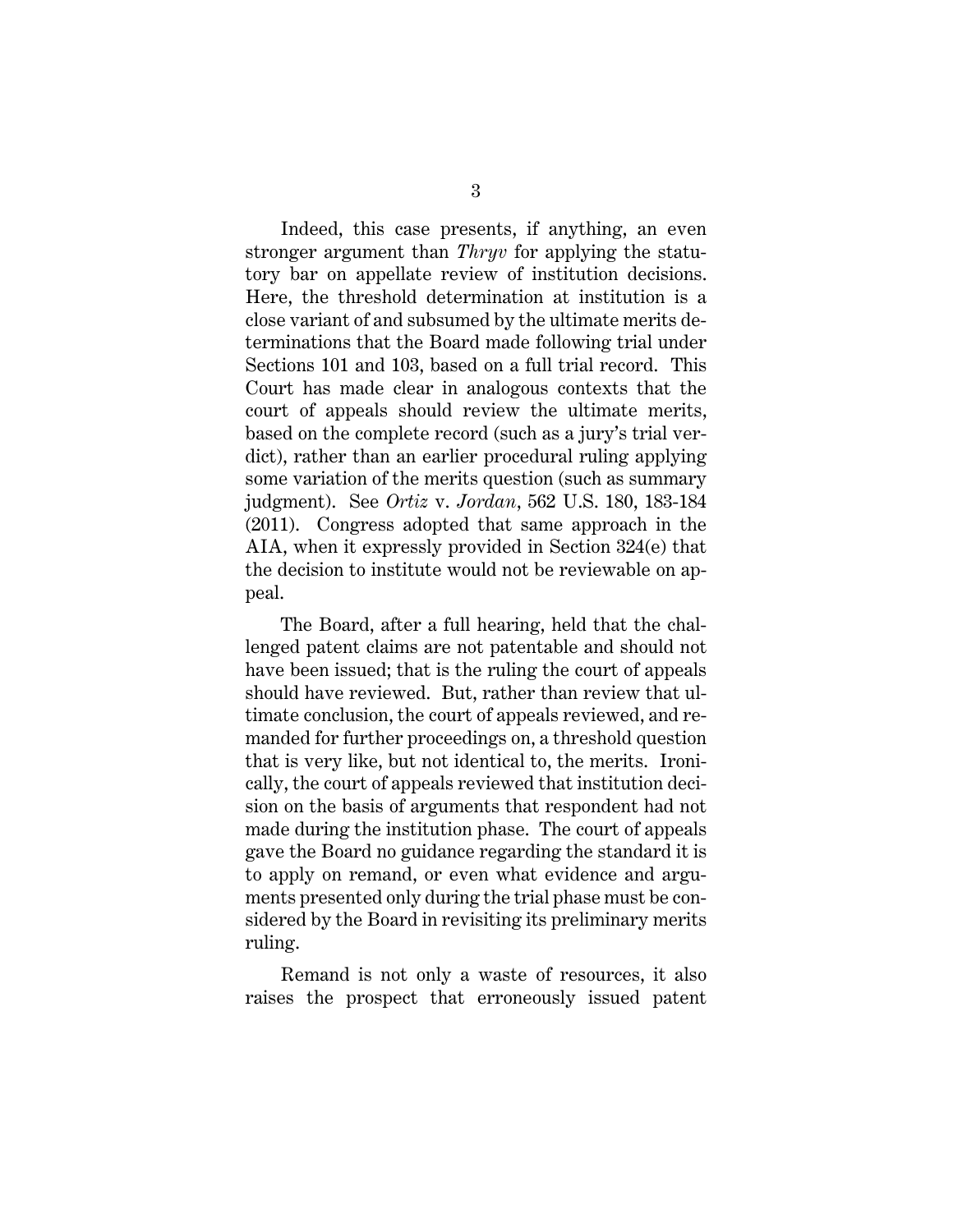claims would survive and be asserted again, deterring innovation, which is precisely what Congress sought to combat through the AIA. In fact, if the institution decision is vacated, the Board's merits determinations, which the court of appeals did not address, would be deprived of any preclusive effect. Again, that runs directly contrary to this Court's precedent. The Court has instructed that questions going to the ultimate merits should not be deemed jurisdictional, precisely because doing so would turn an adverse ruling on appeal into a vacatur for lack of jurisdiction, depriving the judgment of effect. See *Steel Co.* v. *Citizens for a Better Env't*, 523 U.S. 83, 89, 92-93 (1998).

<span id="page-10-2"></span>For these reasons, if the Court does not resolve the question presented in *Thryv* in a way that warrants vacatur and remand in this case, the Court should grant the Petition and set the case for hearing on the merits.

#### STATEMENT OF THE CASE

#### <span id="page-10-1"></span><span id="page-10-0"></span>A. Statutory And Regulatory Framework

<span id="page-10-3"></span>A patent qualifies as a CBM patent if it relates to "a financial product or service, except that the term does not include patents for technological inventions." See App., *infra*, 5a (citing Leahy-Smith America Invents Act (AIA), Pub. L. No. 112-29, 125 Stat. 331 § 18(d)(1)). Under 37 C.F.R. 42.301(b), a patent satisfies the "technological invention" exception only if "the claimed subject matter as a whole recites a technological feature that is [1] novel and unobvious over the prior art; and [2] solves a technical problem using a technical solution."

<span id="page-10-4"></span>The PTAB, to which the Director has delegated his authority, must determine at institution whether the challenged patent qualifies as a CBM patent. 37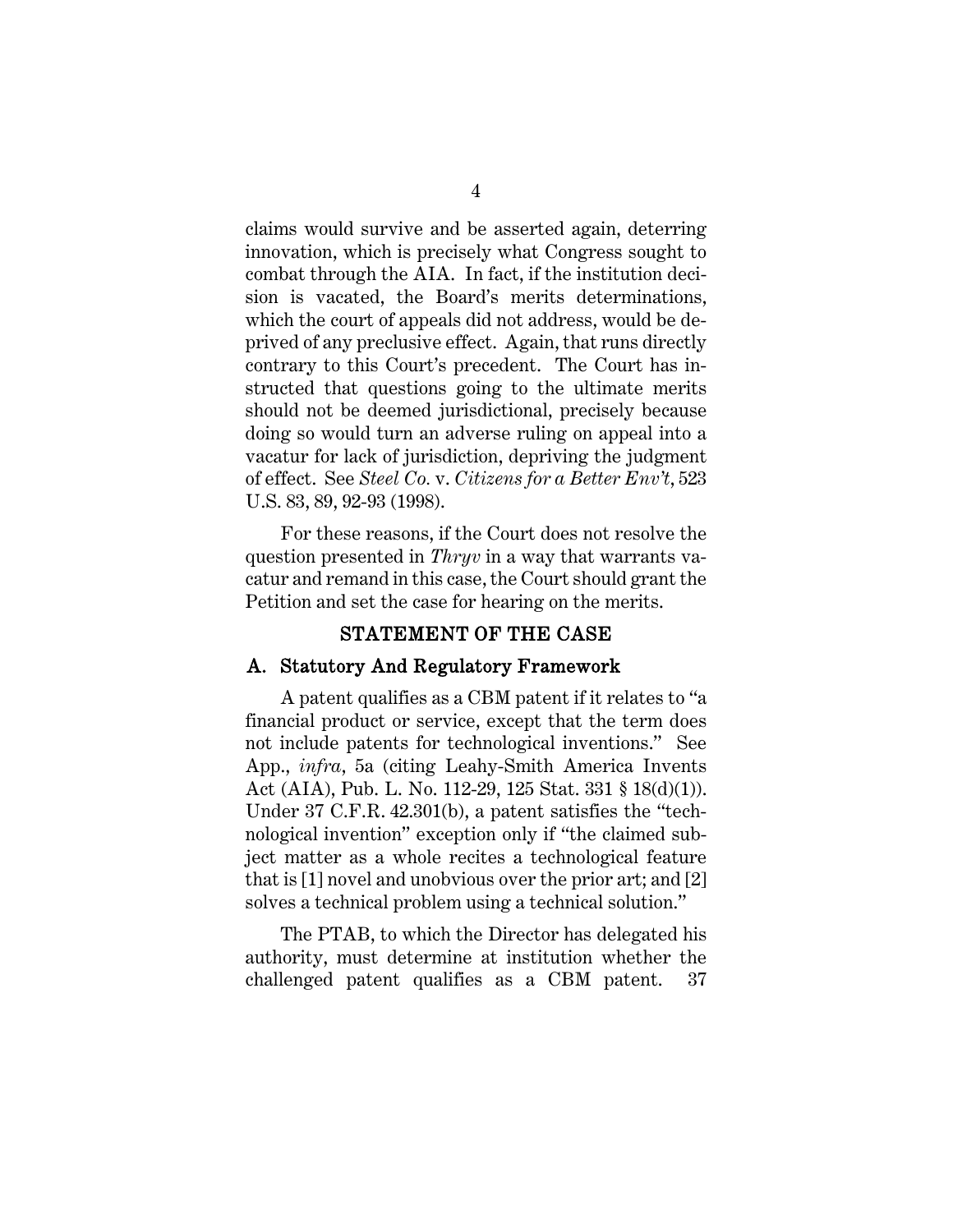<span id="page-11-2"></span>C.F.R. 42.304(a); see also 37 C.F.R. 42.300-42.304. Congress expressly limited review of CBM institution decisions under Section 324(e), which is titled "No Appeal" and states that "[t]he determination by the Director whether to institute a post-grant review under this section shall be final and nonappealable." 35 U.S.C. 324(e); AIA § 18(a)(1) (applying standards and procedures of Chapter 32 of Title 35 to CBM review).

#### <span id="page-11-1"></span><span id="page-11-0"></span>B. Proceedings Before The PTAB

The Board instituted review on multiple grounds, including Sections 101 and 103. App., *infra*, 5a. As relevant here, the Board first concluded that the patent was related to a financial product or service because the patent expressly claims an apparatus associated with the management of vending machines and ATMs. *Id.* at 119a-121a.

The Board then held the technological invention exception did not apply because it failed *both* prongs required in order to meet the exception. For the first requirement, the Board found that "the claimed subject matter, as a whole \* \* \* does not recite a technological feature that is novel and non-obvious" because the claims "recite no more than generic and known hardware elements and routine computer functions." App., *infra*, 123a-124a Then, for the second requirement, the Board found that the subject matter did not "solve a technical problem using a technical solution" because "[a]utomating service requests of vending machines and ATMs to reduce cost is a financial problem rather than a technical problem." *Ibid.*

In its determination, the Board construed "lowpower transceiver" as "encompass[ing]" but not limited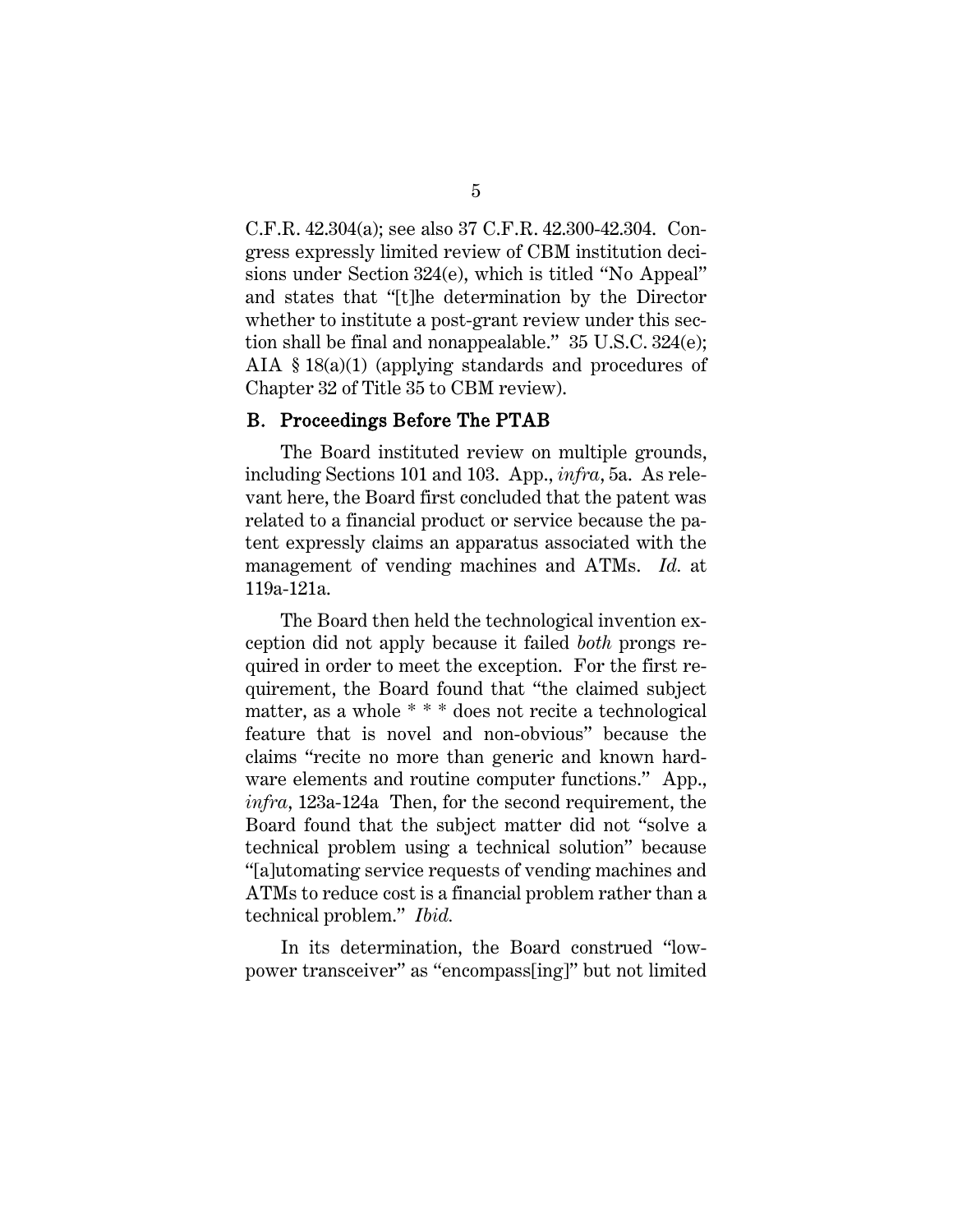to "a device that transmits and receives signals having a limited transmission range." App., *infra*, 128a-133a.

The Board's Final Written Decision found petitioner had established by a preponderance of the evidence that the challenged claims are unpatentable under Section 101 and obvious (in view of "Tymes") under Section 103. See App., *infra*, 65a-100a. Before reaching these merits determinations, the Board reiterated its institution finding that the patent is a CBM patent, App., *infra*, 43a-45a, and that the patent is not excluded under the technological invention exception because the claims do "not recite a technological feature that is novel and non-obvious over the prior art, and the claimed subject matter does not solve a technical problem using a technical solution," *id.* at 56a.

The Board again construed "low-power transceiver" as encompassing, but not being limited to*,* "a device that transmits and receives signals having a limited transmission range." App., *infra*, 56a-59a, 62a (citation omitted). In doing so, the Board rejected SIPCO's contentions, not raised at institution, that the claims solved the technological challenges of "interference" or "interception," which were referenced only with respect to an unclaimed "*extremely* low power transmitter." *Id.* at 60a-61a. Importantly, however, the Board made clear that its obviousness finding did not depend on this construction because, among several other reasons, there was "no dispute that the RF transceivers in Tymes' remote units are 'low-power.'" *Id.* at 84a; see also *id.* 83a-94a.

#### <span id="page-12-0"></span>C. Appellate Proceedings

The panel vacated and remanded to the Board. App., *infra*, 2a-3a. A majority of the panel first considered and reversed the Board's construction of "low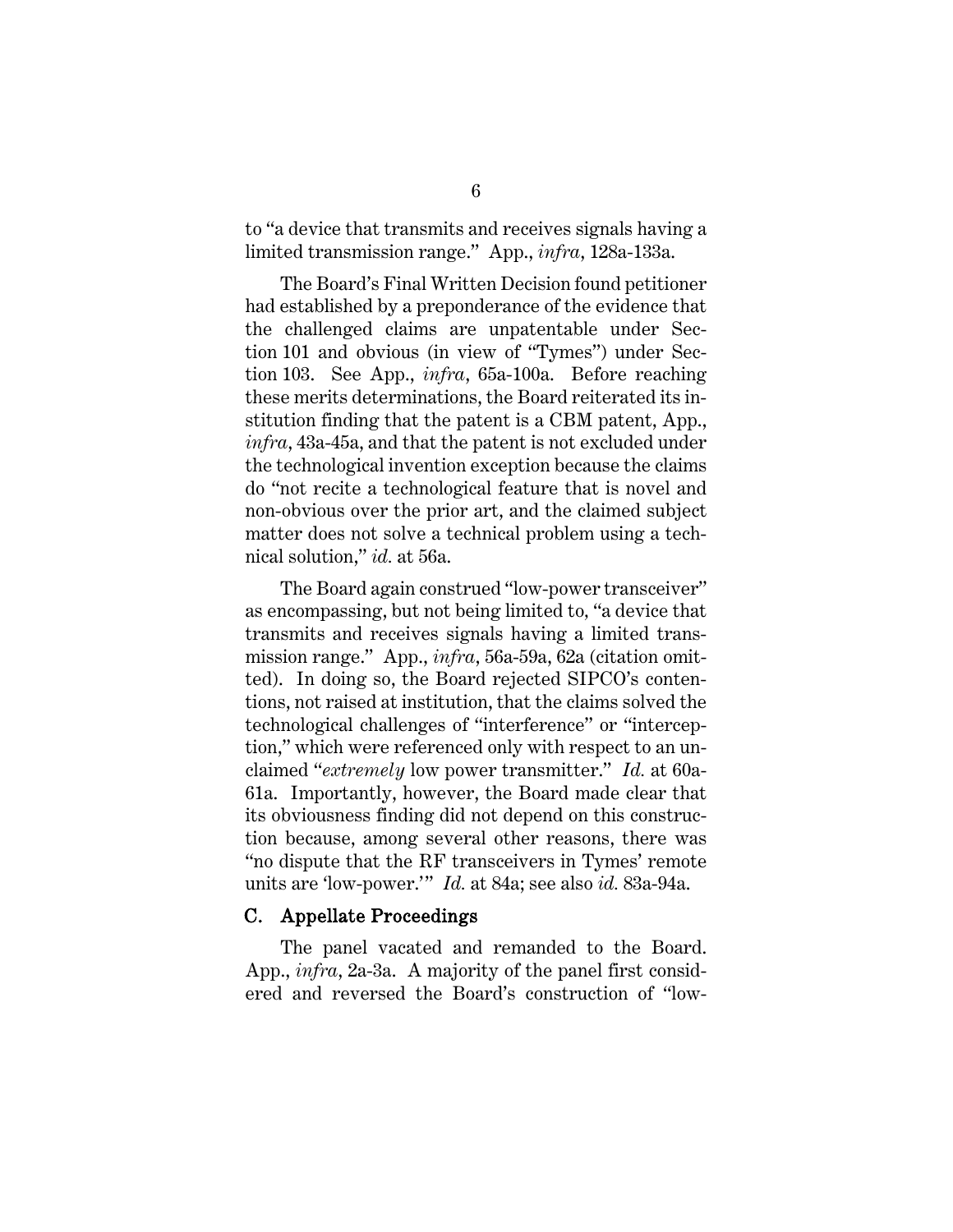power transceiver." The majority construed the term to mean "a device that transmits and receives signals at a power level corresponding to limited transmission range." *Id*. at 10a-14a. Significantly, in doing so, the majority relied on arguments that SIPCO had not raised during the institution phase to the effect that a limited transmission range was necessary to alleviate the problems of interference and interception. See *id.* at 12a; C.A. App. 487.[1](#page-13-0)

Proceeding then to the threshold inquiry whether the patent is CBM-qualified, the panel agreed with the Board's conclusion that the patent relates to a financial product or service, App., *infra*, 14a-17a, but rejected the Board's application of the technological invention exception, *id.* at 17a-24a. The majority first found the Board's ruling on the second Section 42.301(b) prong arbitrary and capricious. The panel reasoned that, "[b]ecause the Board misread and mischaracterized the features of claim 1 \* \* \* it did not appreciate that the claims provide a technical solution to a technical problem." *Id.* at 18a. Here too, the panel relied on asserted benefits of the invention regarding interference and interception that SIPCO had not argued during the institution phase. See *ibid.*; compare C.A. App. 336-341, with C.A. App. 504-505.

<span id="page-13-0"></span><sup>1</sup> Judge Reyna dissented from the majority's claim construction. In particular, Judge Reyna noted the majority placed primary reliance on the claims purportedly addressing "unlawful interception," when that characteristic was exclusively referenced "describing a single preferred embodiment," which was not claimed. App., *infra*, 31a-32a (Reyna, J., dissenting-in-part).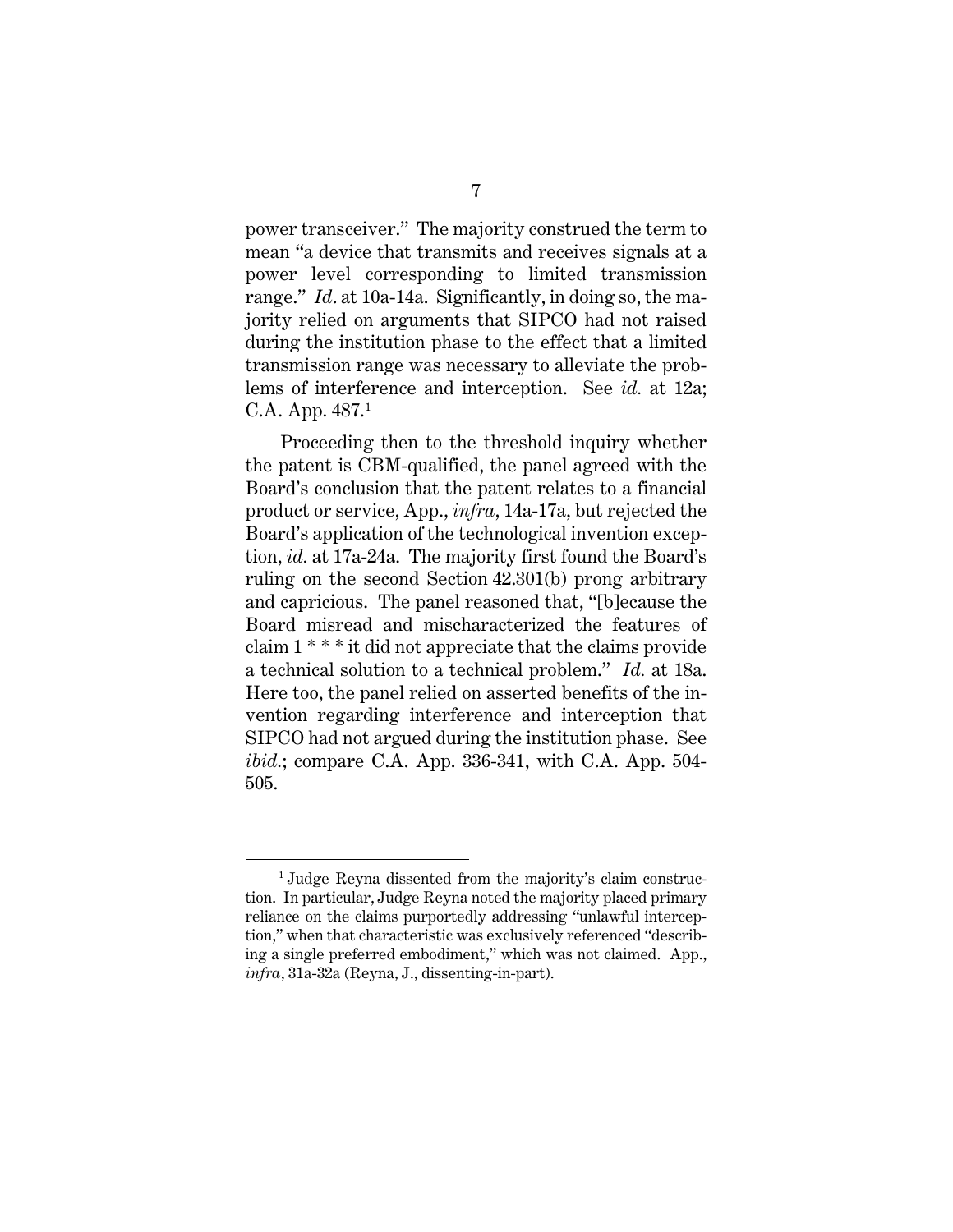Turning to the first prong of the technological invention exception, the panel found inadequate the Board's analysis in support of its holdings, in both the Institution Decision and Final Written Decision, that the claims did "not recite a technological feature that is novel and nonobvious." App., *infra*, 56a; *id.* at 1[2](#page-14-0)1a-124a.<sup>2</sup> The panel also rejected petitioner's suggestion that the Board's Section 103 merits analysis made remand unnecessary because it both amply explained the Board's basis for finding the claims obvious and established *a fortiori* that the threshold standard was also satisfied. App., *infra*, 23a-24a. The panel "questioned whether it makes sense to interpret the first part of § 42.301(b)—which references the word obvious—as coextensive with § 103," and directed the Board, on remand, to "explain what part one of the regulation means and then apply it as so explicated." *Ibid*. (citing *Versata Dev. Grp., Inc.* v. *SAP Am., Inc.*, 793 F.3d 1306, 1326 (Fed. Cir. 2015)).

Petitioner petitioned for panel rehearing and rehearing en banc, asserting that the panel ruling erred by reviewing (and remanding) the threshold institution determination regarding nonobviousness, rather than reviewing the Board's obviousness finding as part of its Section 103 merits ruling. Petitioner alleged that the court of appeals' review of the institution decision was inconsistent with this Court's precedent and the AIA's

<span id="page-14-0"></span><sup>2</sup> To the extent the court of appeals' opinion suggests the Board did not make a determination regarding prong one *at all*, rather than that it failed to "analyze part one" by articulating and applying a distinct standard, see App., *infra*, 6a, 23a that would be directly contradicted by the Board's express finding that the purported technological invention was not "unobvious." See *id.* at 56a; *id.* at 121a-124a.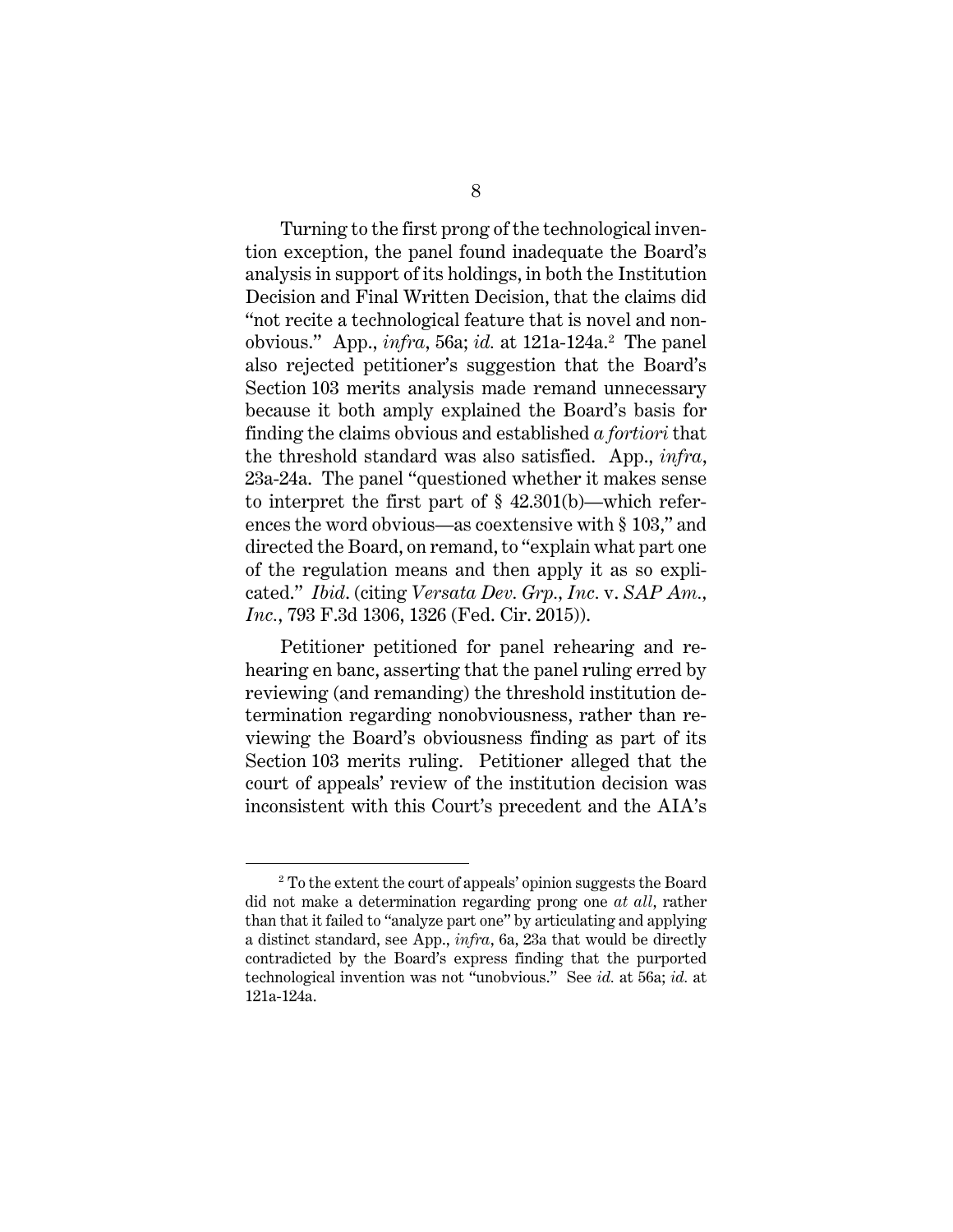statutory bar on appellate review of preliminary determinations at institution.

On December 3, 2019, the court of appeals denied petitioner's petition for rehearing. App., *infra*, 165a-165a.

#### <span id="page-15-0"></span>REASONS FOR GRANTING THE PETITION

# <span id="page-15-1"></span>I. THE FEDERAL CIRCUIT'S DECISION IS CONTRARY TO THE EXPRESS STATUTORY BAR, CONFIRMED BY THIS COURT, ON REVIEW OF THE PTAB'S PRELIMINARY DECISION TO INSTITUTE PROCEED-INGS

The court of appeals erred by reviewing (and remanding) the threshold institution obviousness determination under Section 42.301(b), rather than reviewing the Board's merits obviousness determination. *Thryv*, which is currently pending before the Court, presents a closely analogous question concerning whether the Federal Circuit has authority to review on appeal decisions by the PTO Director to institute proceedings under the AIA. Under this Court's precedent, this case presents even stronger facts than *Thryv* for concluding that the Federal Circuit improperly reviewed the institution determination. While the institution decision in *Thryv* involved a procedural time bar distinct from the merits, the institution decision here was merely a preliminary, substantive decision on whether the claims recite a technological feature that is "unobvious" and did not "solve a technical problem using a technical solution." Those threshold institution determinations (part of the technological invention exception to CBM jurisdiction) were superseded by the Board's later merits determination that the claims were obvious and directed to unpatentable subject matter. This Court has repeatedly held it is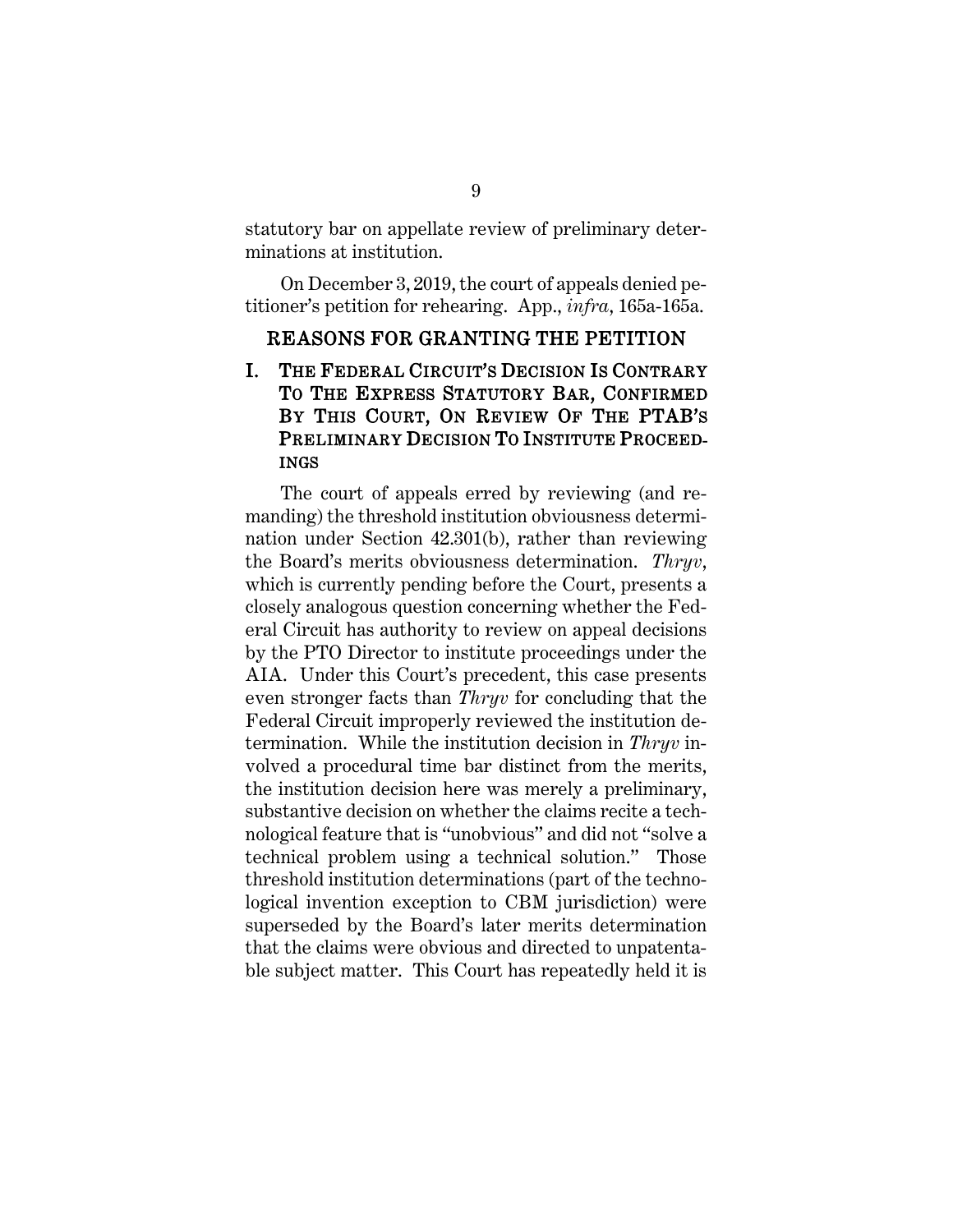inappropriate for an appellate court to review a tribunal's preliminary determination as opposed to its merits determination (which is on a full record) that subsumes the preliminary issue. Indeed, as this Court has previously held, the AIA's bar on appellate review of preliminary determinations at institution reflects this same general principle. The Federal Circuit's decision is, therefore, inconsistent with binding precedent.

Moreover, the court of appeals' disregard of the appellate review bar will have serious adverse consequences. The decision will cause enormous waste of resources, as the parties and Board revisit preliminary questions while the Board's final ruling goes unreviewed. Congress intended PTAB review under the AIA as an efficient administrative process to root out patents that should never have issued. The Federal Circuit's ruling frustrates that purpose by raising the possibility that patents that have been determined as improperly granted will survive to be asserted and unjustifiably deter competition and innovation.

### <span id="page-16-0"></span>A. The Petition Presents A Similar Issue As Thryv

In *Thryv*, this Court will determine whether Section 314(d) permits appellate review of the PTAB's decision to institute an IPR upon finding that Section 315(b)'s time bar did not apply. While Section 324(e), rather than Section 314(d), governs the reviewability of decisions to institute CBM review, both sections recite an identical standard: "The determination by the Director whether to institute \*\*\* shall be final and nonappealable." 35 U.S.C. 314(d), 324(e).

<span id="page-16-1"></span>The Federal Circuit's review of the Board's Institution Decision in the instant proceeding conflicts with the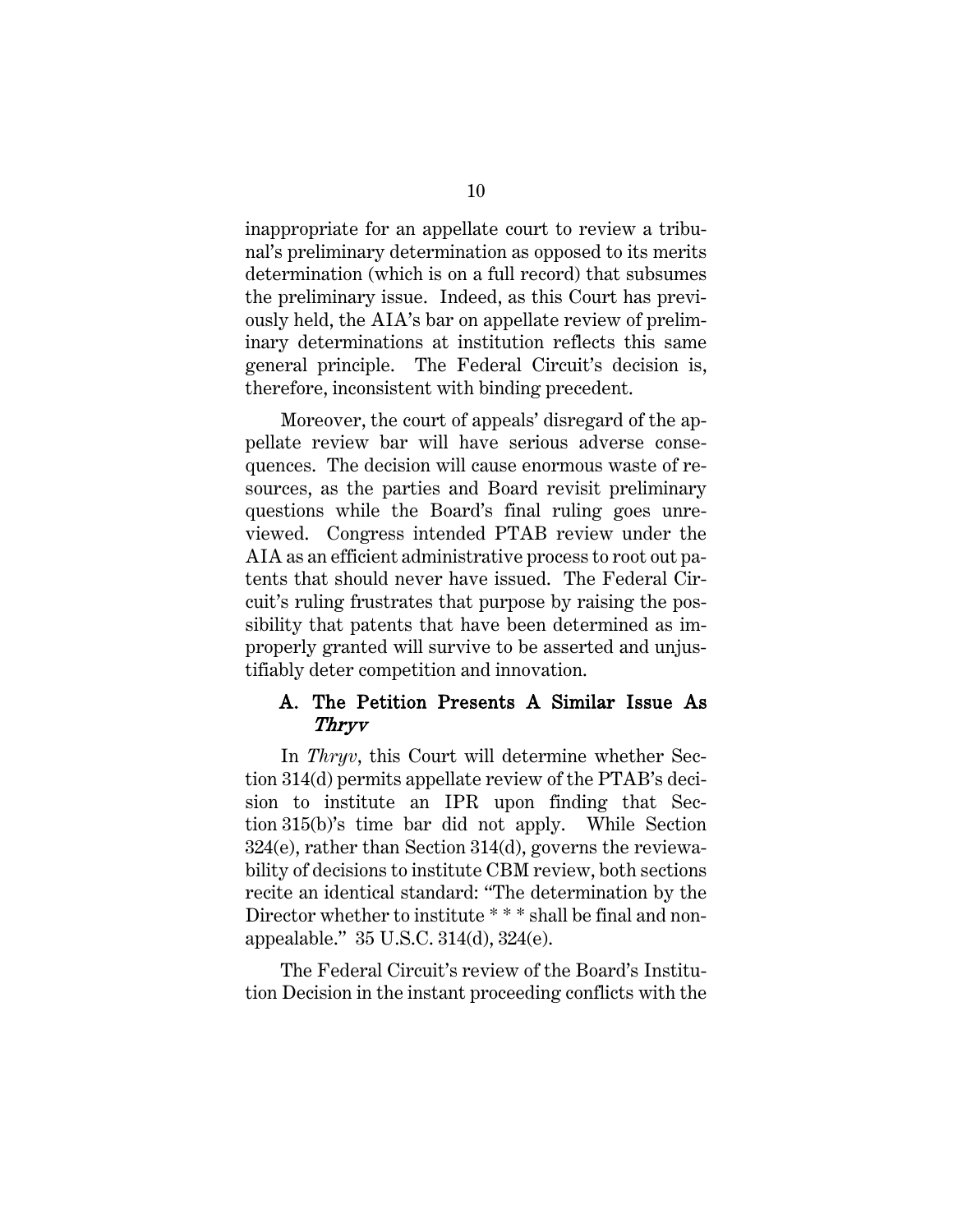<span id="page-17-1"></span><span id="page-17-0"></span>express statutory bar as well as this Court's established precedent in *Cuozzo Speed Technologies, LLC* v. *Lee*, holding that institution decisions under the AIA are not reviewable. 136 S. Ct. 2131, 2139-2140 (2016) (citing 35 U.S.C. 314(d)). Indeed, the exercise of review here was inconsistent even with the Federal Circuit's own binding precedent in *Wi-Fi One, LLC* v. *Broadcom Corp.*, 878 F.3d 1364 (Fed. Cir. 2018) (en banc), which recognized that "determinations that are focused on the patentability merits of particular claims" are unreviewable. *Id.* at 1372 (citing *Cuozzo*, 136 S. Ct. at 2140); see App., *infra*, 23a-24a. Section 324(e) and the reasoning of *Cuozzo* apply with particular force to the issue here, which was a threshold version of the ultimate merits determination, and one that the court of appeals overturned on the basis of arguments that the patent owner had not even made at the time of institution.

If this Court decides in *Thryv*, consistent with *Cuozzo*, that the Federal Circuit lacks the authority to review AIA institution decisions, that holding would apply with equal force here. The Federal Circuit in the instant proceeding exceeded the limits on its authority by reviewing the Board's findings regarding the technological invention exception to CBM jurisdiction, vacating the Board's findings regarding the exception as well as the merits, and remanding to the Board to explain the standard for satisfying CBM jurisdiction and apply it as so explicated. If the Court holds in *Thryv* that a threshold procedural ruling, wholly distinct from the merits, is unreviewable on appeal, then *a fortiori* a preliminary merits ruling is also unreviewable, after it has been subsumed by the ultimate merits decision, rendered on the basis of a full trial record.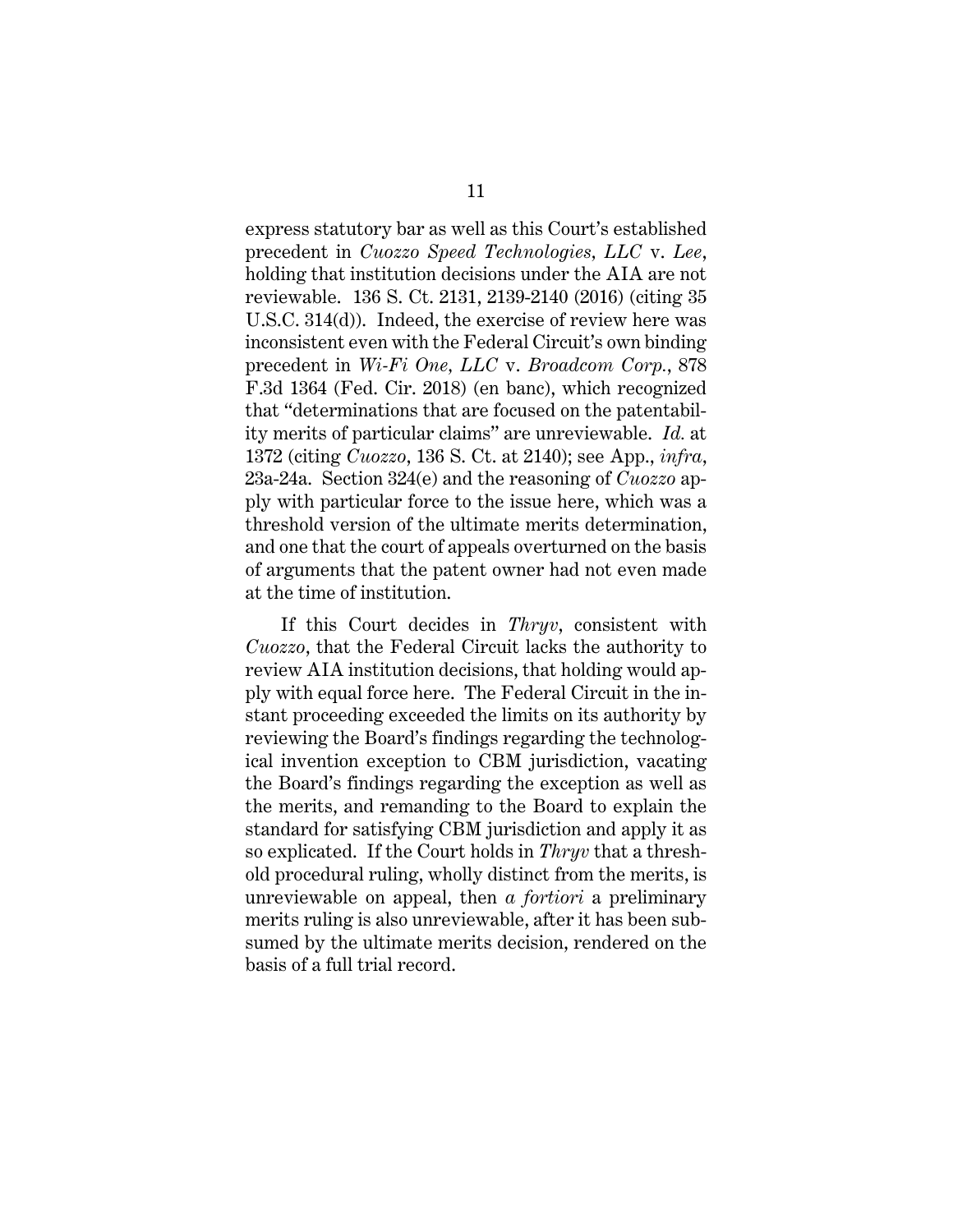Accordingly, the Court should hold Emerson's Petition pending the decision in *Thryv*. If the Court vacates the Federal Circuit's decision in that case, it should grant this Petition, vacate, and remand for further proceedings in light of the reasoning in *Thryv*.

## <span id="page-18-0"></span>B. The Threshold "Unobvious" Inquiry For CBM Jurisdiction Is Subsumed By The Board's Obviousness Merits Determination

This case presents an even stronger case than *Thryv*  that the Federal Circuit lacked authority to review institution. As Justice Breyer stated in the *Thryv* oral argument, "the closer relationship between the [merits] appeal and the issue on which it's being appealed to this [institution] decision, the more clearly barred it is." Oral Argument Tr. at 24, *Thryv*, *supra* (No. 18-916).

By the plain language of the USPTO's Rules, the standard for whether the claimed subject matter recites a technological feature that is "unobvious" over the prior art under 37 C.F.R. 42.301(b) is subsumed by the merits inquiry whether the challenged claims are unpatentable as "obvious" over the prior art under 35 U.S.C. 103. Under well-established precedent, it cannot be harder for a petitioner to satisfy the preliminary, threshold version of that inquiry than it is to succeed ultimately on the merits. As a consequence, when the Board has adjudicated the merits of the obviousness issue in the petitioner's favor, it follows *a fortiori* that the petitioner has also satisfied the jurisdictional standard, whatever its precise contours. The Federal Circuit's remand to the Board to "explain what part one of the regulation means and then apply it as so explicated," App., *infra*, 23a-24a, thus amounts to a pointless exercise.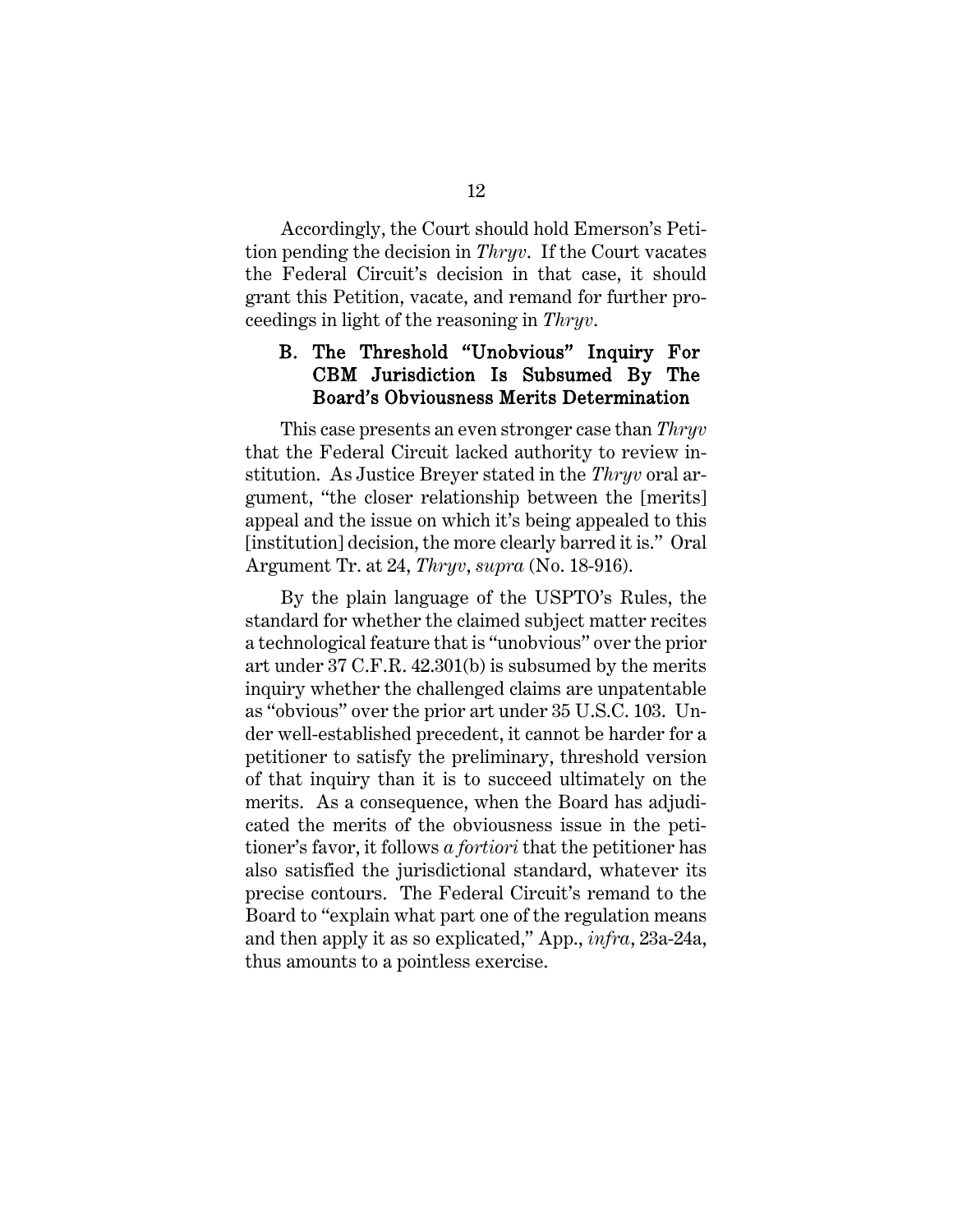<span id="page-19-1"></span><span id="page-19-0"></span>As the Court has frequently observed, logic dictates that the preliminary jurisdictional inquiry cannot be more demanding than what is necessary to succeed on the ultimate merits. See *Steel Co.* v. *Citizens for a Better Env't*, 523 U.S. 83, 89, 92-93 (1998) (explaining that defining issues of scope of a cause of action as "jurisdictional" would result in actions being "dismissed for lack of jurisdiction rather than decided on the merits"); *Morrison* v. *Nat'l Australia Bank Ltd.*, 561 U.S. 247, 254 (2010) (jurisdiction "presents an issue quite separate from the question whether the allegations the plaintiff makes entitle him to relief"); *Bell* v. *Hood*, 327 U.S. 678, 682 (1946) (rejection of asserted federal claim is a merits determination, not a lack of federal question jurisdiction). "[T]he consequences [of the contrary rule] are alone enough to condemn it." *Steel Co.*, 523 U.S. at 92. For example, if the jurisdictional standard to show unobviousness and the merits standard were precisely the same, any finding against the petitioner on obviousness of the technological feature would lead to the case being "dismissed for lack of jurisdiction rather than decided on the merits." *Id.* at 93. Likewise, it would require an appellate court to consider, and even raise *sua sponte*, merits arguments the parties had waived in their optional preliminary submissions. *Ibid.*

<span id="page-19-2"></span>Congress implicitly presumed the traditional relationship between threshold and merits standards when it made the statutory estoppel consequences of a proceeding stem only from a proceeding "that results in" a Final Written Decision (FWD). 35 U.S.C. 325(e)(1)-(2). If a merits finding of non-obviousness meant a patent was not a CBM patent, the result would be a vacatur of institution and dismissal of the petition, rather than an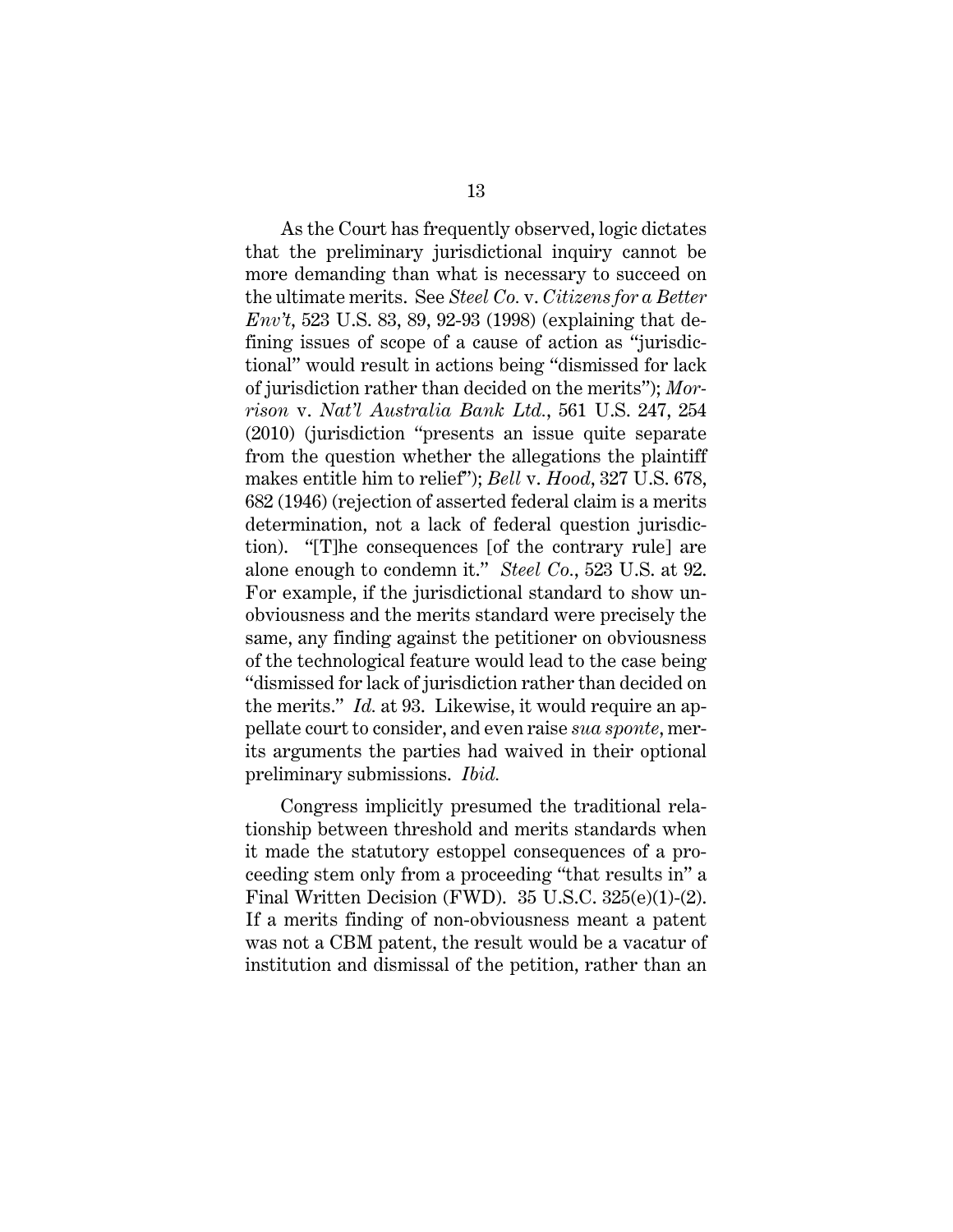FWD, thus depriving the determination of statutory estoppel effect. Cf. *Steel Co.*, 523 U.S. at 93.

Here, the Board specifically determined at institution that the claims do not recite a technological feature that is novel and unobvious and confirmed at FWD that the challenged claims are obvious. App., *infra*, 99a, 121a-124a. Even assuming that the Board's institution decision should have more fully "explain[ed] what part one of the regulation means and \* \* \* appl[ied] it as so explicated," App., *infra*, 23a-24a, that assessment of how the patent met the standard for institution was necessarily subsumed within and overtaken by the Board's FWD, in which it explained in great detail, considering all of the evidence, that the challenged claims were obvious over the prior art. *Id.* at 81a-100a.

### <span id="page-20-0"></span>C. The Federal Circuit May Not Review Institution Determinations That Are Subsumed By Merits Determinations

<span id="page-20-1"></span>Institution determinations that are subsumed by merits determinations should not be reviewed on appeal. Rather, with the benefit of the entire record, appellate courts should review the merits determination alone. See *Ortiz* v. *Jordan*, 562 U.S. 180, 183-184 (2011). Congress adopted that same approach in the AIA, even going so far as to expressly preclude appellate review of the Board's decision to institute proceedings. 35 U.S.C. 324(e).

<span id="page-20-2"></span>In *Ortiz*, the Court held the district court's summary judgment determination was unreviewable because the case had proceeded to jury verdict and thus there was a complete record on the merits issue that subsumed the summary judgement determination. 562 U.S. at 183-184; see also *Switzerland Cheese Ass'n* v. *E. Horne's Market,*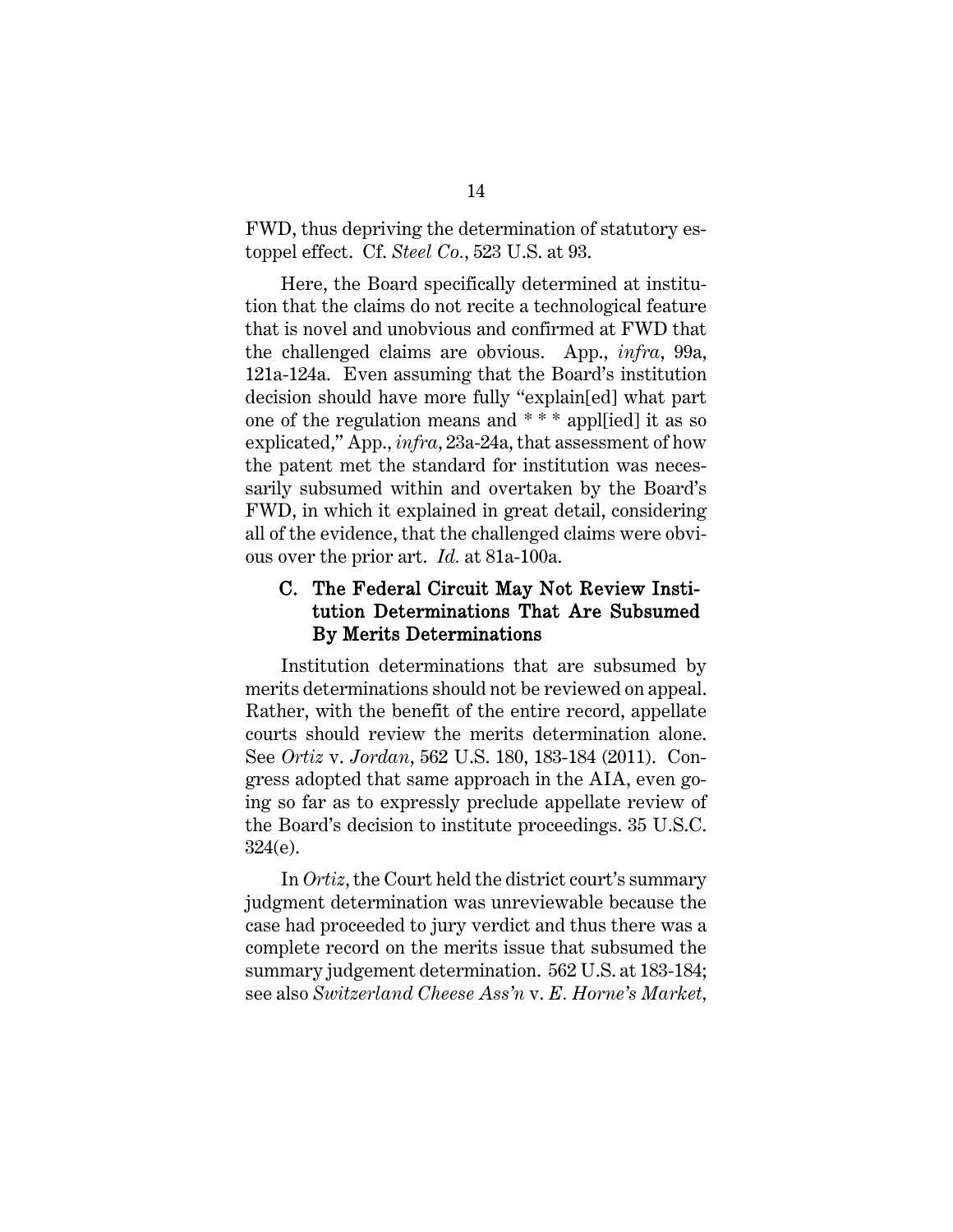*Inc.*, 385 U.S. 23, 24-25 (1996) (finding denial of summary judgment that also denied preliminary injunction not reviewable because it merely served as "a pretrial order that decides only one thing—that the case should go to trial"). As *Ortiz* explained, "[o]nce the case proceeds to trial, the full record developed in court supersedes the record existing at the time of the summary judgment motion." 562 U.S. at 183-184. After trial, the "decisive question" is "whether the evidence [adduced at trial] favoring the party seeking relief is legally sufficient to overcome the defense." *Ibid.*

<span id="page-21-2"></span>*Ortiz* describes just one example of a common phenomenon, where preliminary assessments of the merits, made at the outset as part of a decision to proceed further, are not subsequently reviewed following a merits adjudication. Others include a grand jury's probable cause determination, which escapes appellate review separate from appeal of the ultimate legal merits. *Kaley* v. *United States*, 571 U.S. 320, 327-328 (2014).

<span id="page-21-1"></span><span id="page-21-0"></span>As this Court held in *Cuozzo*, Congress specifically adopted that same general principle in the AIA, providing that the Board's "initial decision 'whether to institute an inter partes review' is 'final and nonappealable.'" 136 S. Ct. at 2137-2138 (citing 35 U.S.C. 314(d)); see also Oral Argument Tr. at 31-32, *Thryv*, *supra* (No. 18-916) (suggesting that *Cuozzo* "goes to questions that are closely related to the reasonable likelihood determination") (Kagan, J.). The appellate court has no need to, and should not, review such preliminary merits determinations precisely because the closely related *final* merits determination, made with the benefit of the full record, *is* reviewable.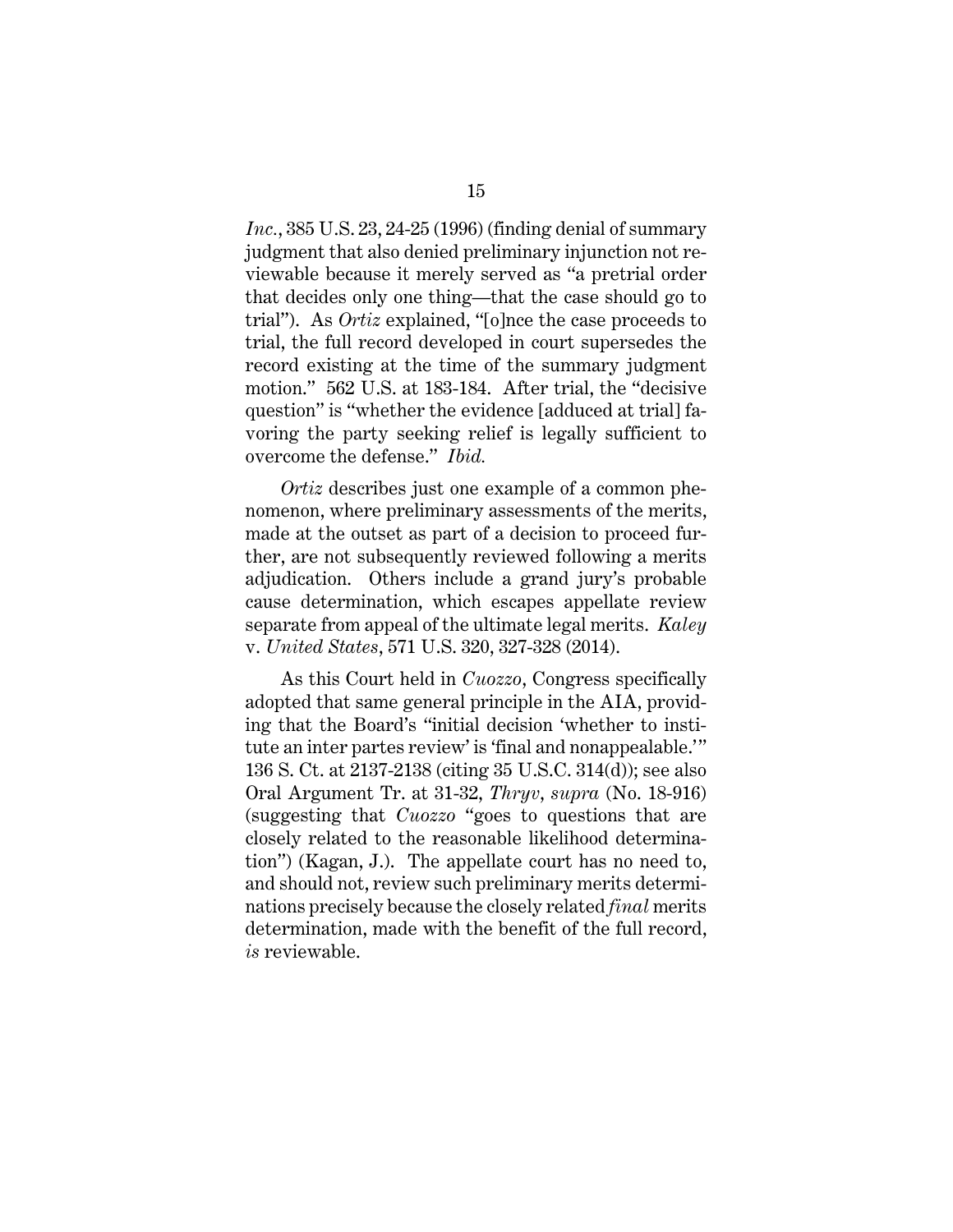The logic of *Cuozzo* is even more applicable here, where a substantive determination at the threshold stage has been subsumed by the final substantive determination, than in *Thryv*. See Oral Argument Tr. at 24, 44-46, *Thryv*, *supra* (No. 18-916) ("[T]he closer relationship between the [merits] appeal and the issue on which it's being appealed to this [institution] decision, the more clearly barred it is.") (Breyer, J.). The first prong of Section 42.301(b)—whether "the claimed subject matter as a whole recites a technological feature that is novel and unobvious over the prior art"—is a "closely related" preliminary assessment of obviousness, which is subsumed by a final merits determination under Section 103 based on a fully developed record as part of the FWD. Similarly, the second Section 42.301(b) prong—whether "the claimed subject matter as a whole \* \* \* solves a technical problem using a technical solution"—is related to the Section 101 inquiry. In fact, the Federal Circuit recognized as much when it addressed and attempted to distinguish its Section 101 precedent in the course of analyzing the second prong. App., *infra*, 21a-22a & n.3 (citations omitted). Yet, the Federal Circuit refused to analyze the Board's Section 101 merits decision based on the full record regarding that issue. The Federal Circuit's decision not to review the merits decision thus directly contravenes the statutory bar on review, as well as the principles this Court has repeatedly stated in cases such as *Cuozzo*, *Ortiz*, and *Steel Co*.

## <span id="page-22-1"></span><span id="page-22-0"></span>D. The Federal Circuit's Decision Contravenes Congressional Intent And Will Cause Confusion And Waste Resources

Not only does the Federal Circuit's determination directly conflict with precedent from this Court, it also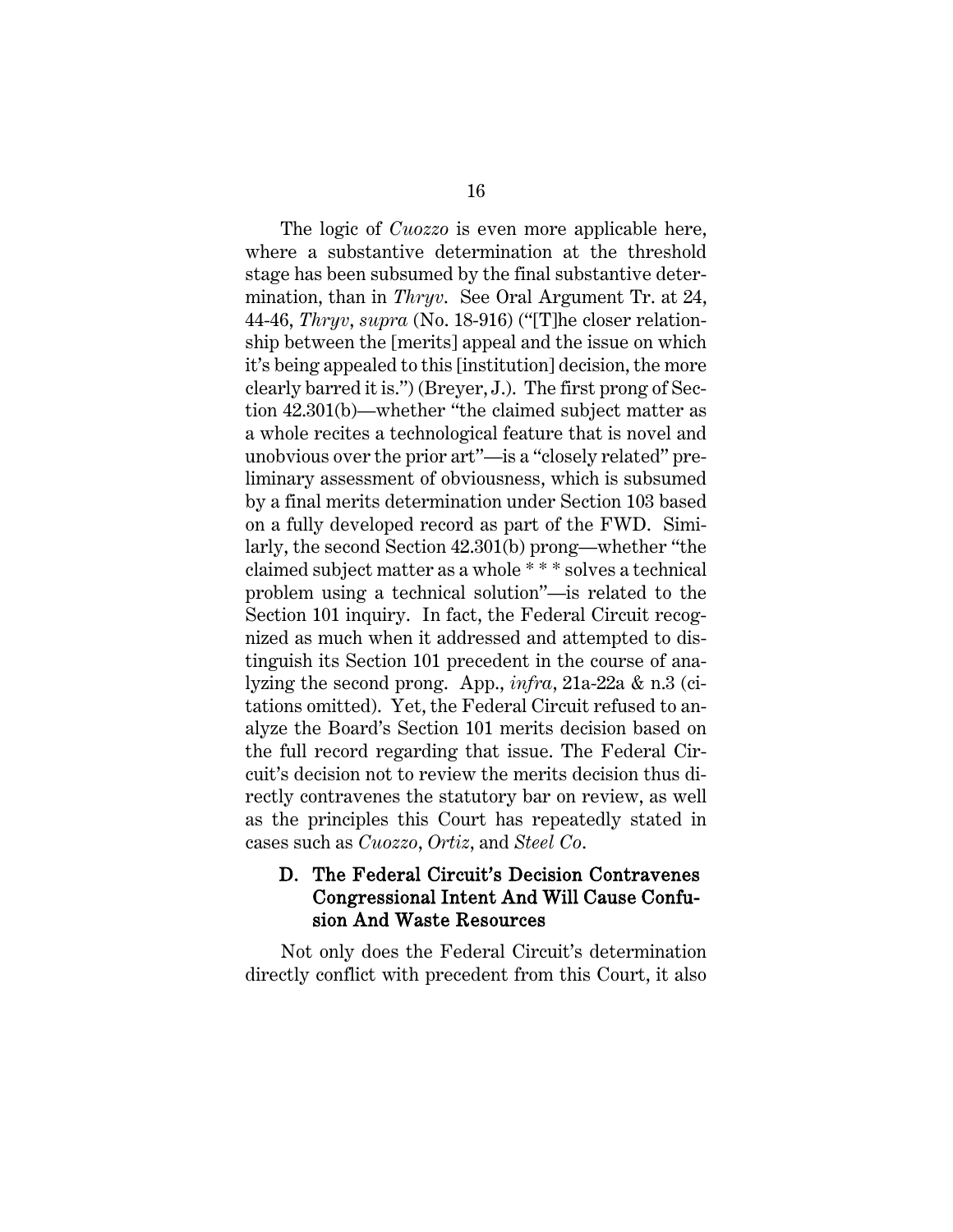introduces several problematic and illogical consequences Congress could not have intended. Not only would remand for further explication of a superseded determination waste judicial and administrative resources, the Federal Circuit's approach also would create considerable confusion by applying, *post hoc*, the merits-phase record to revisit determinations made at institution. Moreover, the Federal Circuit's approach will frustrate Congress's purposes as reflected in the AIA.

By disregarding the Board's merits findings of unpatentability under both Sections 103 and 101, and reviewing instead those issues in the context of the threshold CBM institution inquiry, the Federal Circuit illogically invites the Board to revisit its threshold question whether the claimed subject matter recites a technological invention based on a record and arguments developed only during the merits phase of the proceeding. For example, respondent did not raise its technological problem/solution arguments involving "interference," "interception," or "circumvention," App., *infra*, 11a-12a, until after institution. Compare C.A. App. 325-327, 336- 344 with C.A. App. 485-488, 504-505. Yet, the Federal Circuit based its claim construction and technological problem/solution rulings primarily on those arguments, which it used to reverse the Board's preliminary institution determination regarding Section 42.301(b) prong two. App., *infra*, 11a-12a, 17a-24a. The Federal Circuit decision gives no guidance to the Board as to what parts of the merits-phase record to consider on remand in reevaluating Section 42.301(b) prong one. The Federal Circuit thus illogically requires the Board's initial determination to be reviewed and revised on the basis of a record that was created after the initial determination was issued.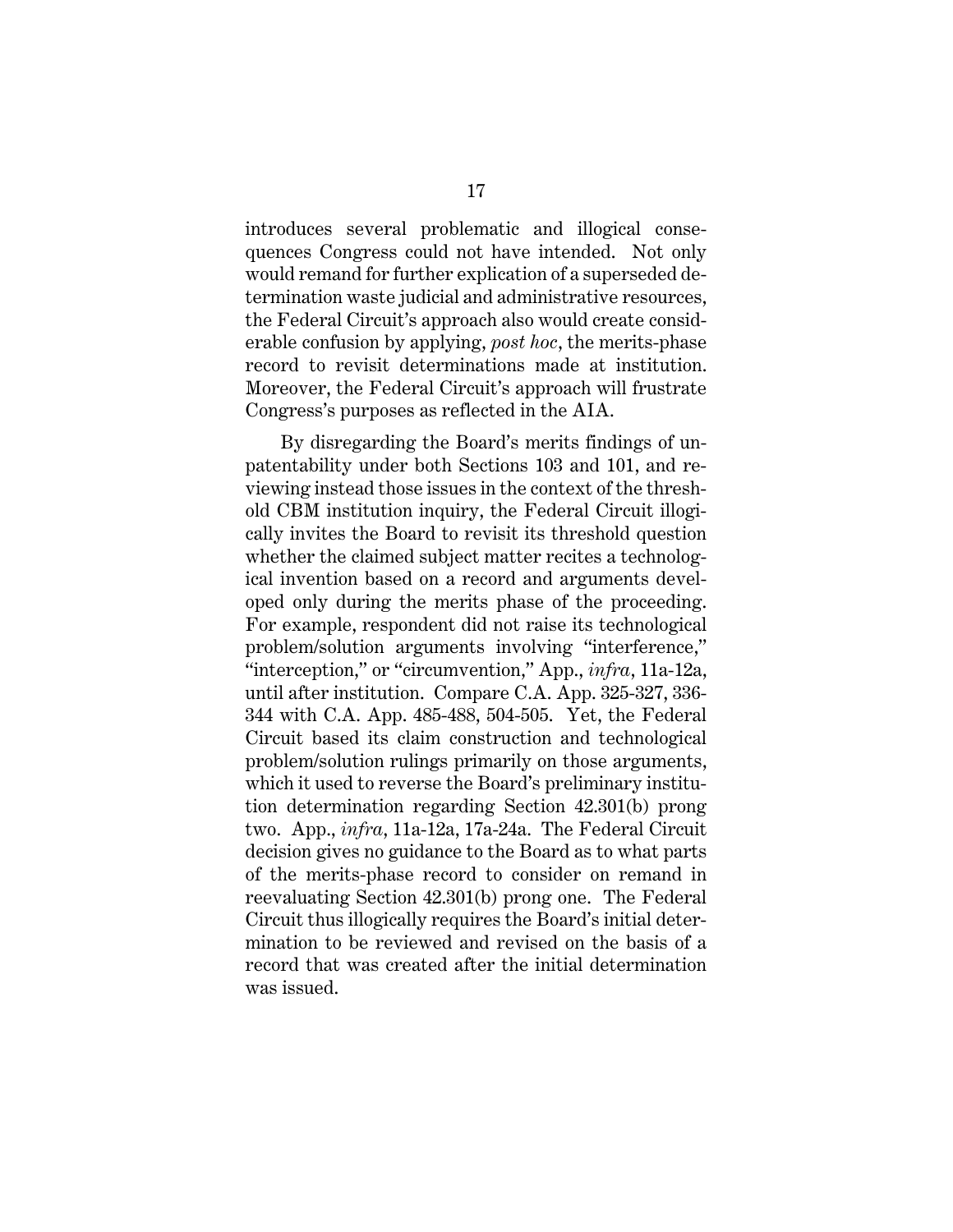<span id="page-24-0"></span>The Federal Circuit's approach also would undermine congressional intent for the AIA. Any time the Federal Circuit (or Board on remand) revisits an earlier institution decision and rules that the preliminary standard was not satisfied, the result would be to vacate institution and dismiss the petition on jurisdictional grounds, thereby defeating Congress's purposes. Congress intended that the Board's final merits determinations be given effect. As the Court observed in *Cuozzo*, Congress wanted to "restore confidence" in patents by enabling the Board to reassess questionable ones, and did not intend that "the [Board's] final decision could be unwound under some minor statutory technicality related to its preliminary decision to institute \* \* \* review." 136 S. Ct. at 2140 (citation omitted); see also Oral Argument Tr. at 38, *Thryv*, *supra* (No. 18-916) (stating that Congress made institution decisions unreviewable because "once that decision is made and you go through the entire process and you get a merits determination" "throwing it all out" to repeat the process would not make sense) (Kagan, J.). Similarly, Congress provided for statutory estoppel based upon only a "final written decision," 35 U.S.C. 325(e), which would be frustrated if finally adjudicated merits determinations were vacated and petitions dismissed based on review instead of only preliminary determinations. Cf. *Steel Co.*, 523 U.S. at 92-93 (noting absurdity of rule in which a case resolved against the petitioner following full adjudication "would be dismissed for lack of jurisdiction rather than decided on the merits").

Even assuming the Federal Circuit can review on appeal certain jurisdictional determinations made by the Board at institution that are not subsumed by the ultimate merits, the confusion, frustration of congressional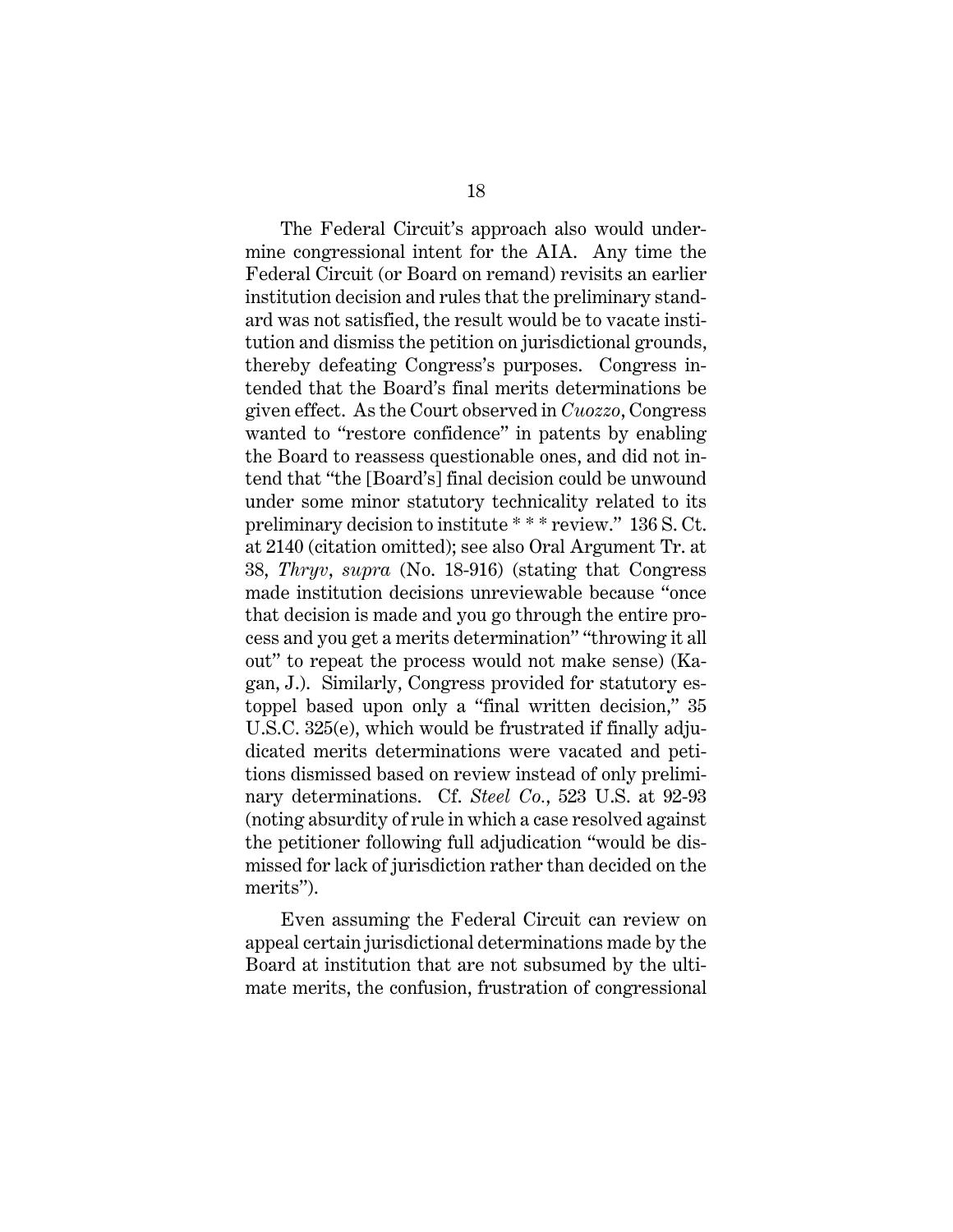purposes, and waste of judicial and administrative resources that the panel's decision would engender strongly suggest Congress did not intend appellate review of the threshold merits-related assessment at issue here.

## <span id="page-25-0"></span>II. IF THE COURT VACATES THE DECISION IN THRYV, IT SHOULD DO THE SAME HERE, OR OTH-ERWISE GRANT THIS PETITION AND HEAR IT ON THE MERITS

As the issues presented are nearly identical, if the Court vacates the Federal Circuit's decision in *Thryv*, the Court should grant this Petition, vacate, and remand to the Federal Circuit. Indeed, this proceeding presents an even stronger case for the Federal Circuit's lack of authority to review the Board's decision than *Thryv* because the institution determination was subsumed by a final merits determination. Thus, any reasoning that may result in vacatur in *Thryv* necessarily requires vacatur here.

Even if the Court's decision in *Thryv* does not resolve the issue here, the Court should grant the Petition and set it for hearing on the merits. As explained above, pp. 12-18, *supra*, the Federal Circuit lacked authority to review the Board's institution decision regarding the technological exception. The institution decision was a preliminary decision that was later subsumed by a final merits decision. Reviewing such a decision violates the Court's precedent, contravenes the intent of Congress, and wastes judicial and administrative resources.